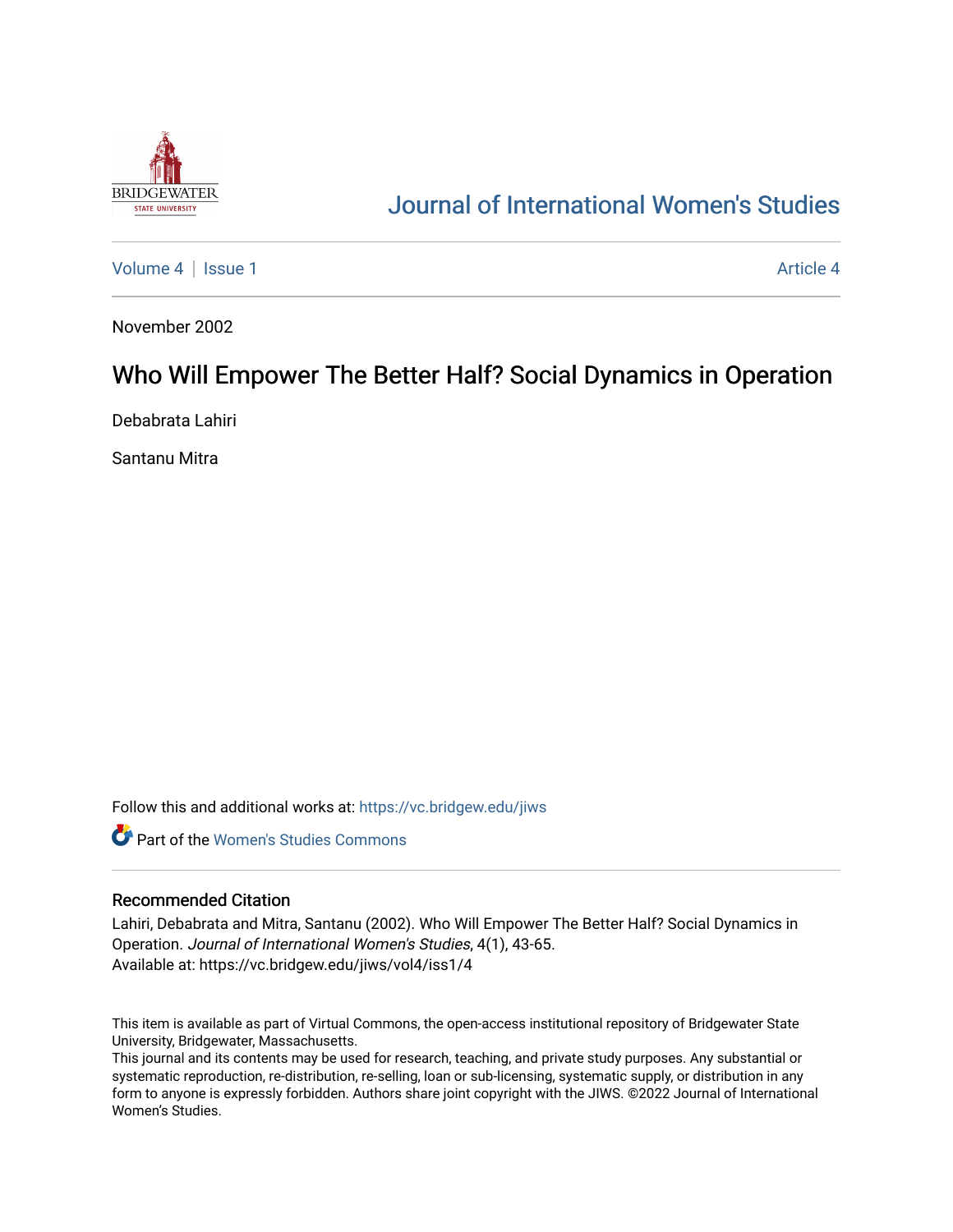This journal and its contents may be used for research, teaching and private study purposes. Any substantial or This journal and more completed in the Distribution, research to distribution, successive, and Mitra Constanting or to anyone is expressly forbidden. ©2002 Journal of International Women's Studies.

### **WHO WILL EMPOWER THE BETTER HALF? Social Dynamics in Operation1**

By Debabrata Lahiri<sup>2</sup> and Santanu Mitra<sup>3</sup>

#### **Abstract**

In a game theoretic framework it can be argued that a gender sensitive institution is an offshoot of certain social conditions, which in most cases need to be acted upon by some anti-establishment catalytic agent. Given the fact that among about half of the population there is a need for such an institution, the main function of a catalytic agent is to engineer a conversion of that need into an active demand. In a society characterized by gender exploitation, catalytic agent can only come exogenously. For a sub-society it is easier to come across such an exogenous catalytic agent. The specific community conditions prevailing in such a sub-society may also prove to be congenial for a catalytic agent to act upon, or even to emerge from. In a larger canvas, however, as the exogenous force transforms into mere endogenous entity, and the society takes on the general character of male-dominance, the space for exogenous agency shrinks. A democratic Government, insofar as it represents the society, cannot be looked upon as a prospective catalytic agent for the country as a whole. There are, however, three possible escape routes from this closure. Firstly, external effects of women's empowerment in one subsociety on another may snowball. Secondly, the awareness campaign presently underway on a global scale is itself a potent exogenous catalytic agent. Thirdly, general development programs undertaken within a patriarchal order may unwittingly create conditions conducive to feminist struggle.

*Key words***:** empowerment, catalytic agent, patriarchy.

#### **Introduction**

Likening women to nature is a practice of ancient origin. Practice of exploiting women like nature is also as old. Moreover, both are global features of human behavior down the centuries. As Yugoslavian feminist Rada Ivekovic says, the globalization of patriarchy is the first of all globalizations (Menon 2001, p.10). It can be argued that all primitive virtues and vices can be traced to a common ancestry. As Samuel Bowles (1998, p.79) reminds us, ' commonality of different traits of humans spread across different cultures may be explained by the predominance of the influence of the common ancestral social institution which lasted for ninety percent of the span of the biological modern human existence.' Primitive women were physically weak and biologically constrained, which seems to explain their subjugation of a primitive nature. They were mostly confined inside the house, engaged in household chores and rearing children. In modern days, however, importance of brawn has been replaced by the importance of brain. Advances in medical science, like measures of birth control and family planning, have also

Journal of International Women's Studies Vol. 4 #1 November 2002 43

1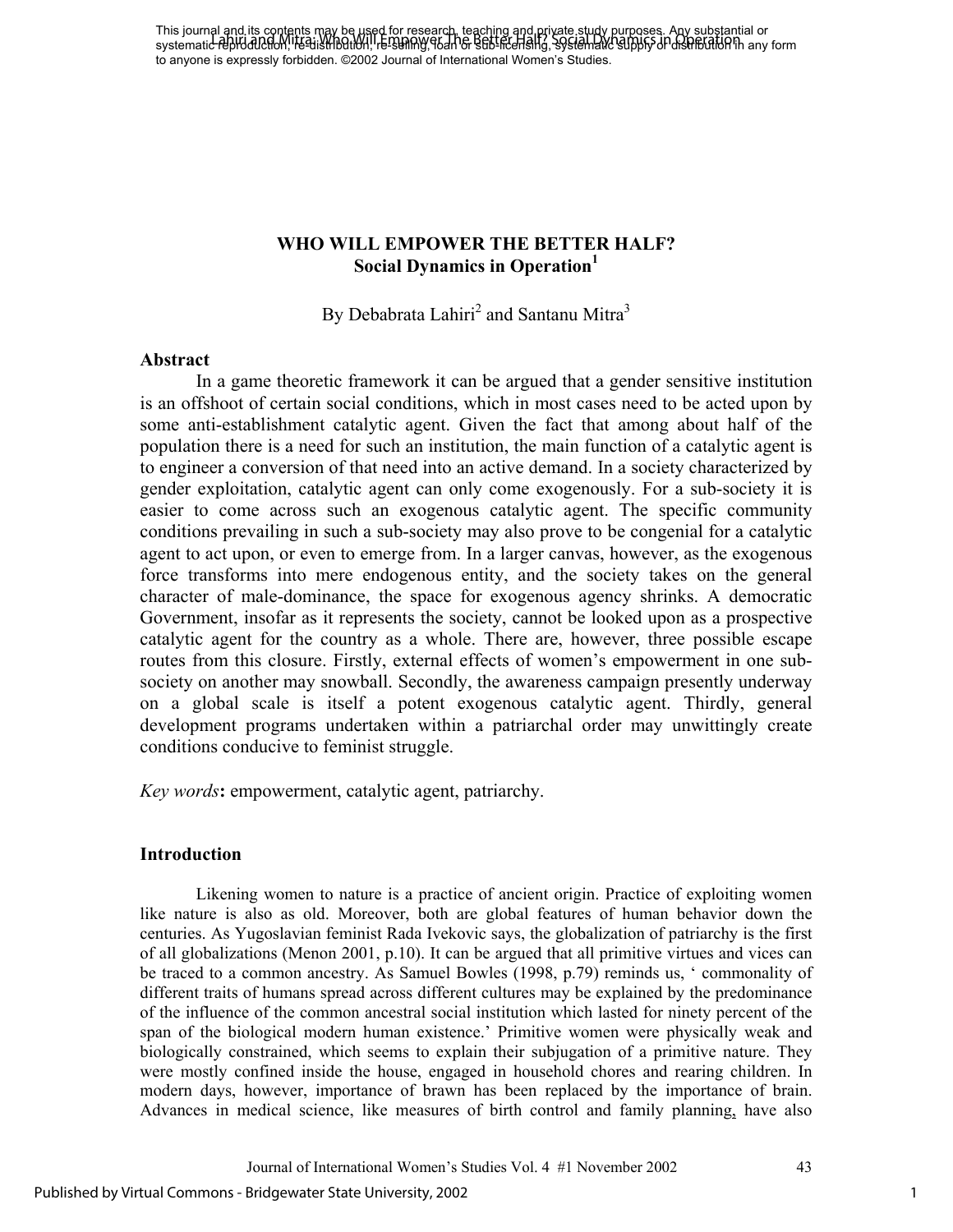considerably lessened the biological dependence of women. Availability of modern household gadgets has considerably eased the work of housekeeping and has thereby given women more time of their own. Television, films and other forms of popular mass media have given them an exposure to the outside world and they have started perceiving a different type of well-being, a different type of life. Women have proved their abilities in diverse fields as successful professionals. Their profession is no longer restricted to nursing, and they have become successful doctors, architects, pilots and so on. Many have even joined the army and some have led nations. Still, male dominance refuses to give way. We may call it the inertia of patriarchy. But this inertia is long, much longer than the Newtonian physical one. Incidental power relations that put the male in the driver's seat thousands of years ago took firm roots in social institutions<sup>4</sup>, which resist newer power relations even in the face of gender equating changes in objective situations. Despite the proven abilities of women, in most LDCs a male child is still preferred to a female child, the female members of the family get to eat what is left for them by the male members and among the poorer section of the population, expenditure on a male child is thought to be a better investment than on a female child. Even though she may have to forgo formal school education, she is 'educated' in the art of good house keeping, sacrificing everything for her husband and sons, in short, in making herself a glorious domestic. Thus the culture of patriarchy prepares the female mind to calmly accept discrimination and injustice. But as the objective situation tries to pull away from the social institution, a tension develops between the two. On the one hand, technological advances create an enabling condition for women in a technical sense, and development of democratic ethos fuel women's aspirations, and on the other, the patriarchal social order, because of its very nature, has all the mechanisms to suppress such aspirations. Feminist struggle is an outcome of this tension. Our effort in this paper is to investigate the possibility of such an outcome in terms of the contributing factors. Analysis is conducted in a simple game theoretic framework. The focus will be on LDCs, not only because conditions of women are worse there, but also because these countries need more of women's agency as an instrument of development. Examples are drawn from India. Since we do not claim that India is a good representative case for the LDCs, inferences that we have drawn from the examples should be contextualized.

## **A FEW RELEVANT ISSUES**

At the outset let us clarify a few issues. This will help conceptualize the gender game and the related discussion that will ensue. Firstly, we share the view that women's empowerment is the acquisition by an average woman of the capability to actively participate in decision making activities of her family and community. Her empowerment is complete when she participates on equal terms with her male counterpart. Clearly, empowerment is a positive concept, and should not be confused with a rise in women's happiness, which is a normative concept. Women's happiness is a state of mind, conditioned as it is by historically determined social and cultural norms. Thus, a woman, subjugated and exploited in every possible way, may still remain happy (Sen 1985, p.8). Not only that, she may even profess her brand of happiness to her daughter or daughterin-law. Our proposition is that human action is shaped not by the objective condition of life, but by subjective evaluation of that condition. Our emphasis on awareness as the prime mover of social change is grounded on this premise.

Secondly, empowerment is a process, namely acquisition of capability. Hence, lack of empowerment does not imply a state of absolute powerlessness. It merely implies that the process of acquisition of power is not at work. In every society women do have certain capabilities. Such capabilities might not have been won by women. They might have simply resulted from the need of self-perpetuation of the patriarchal order. It is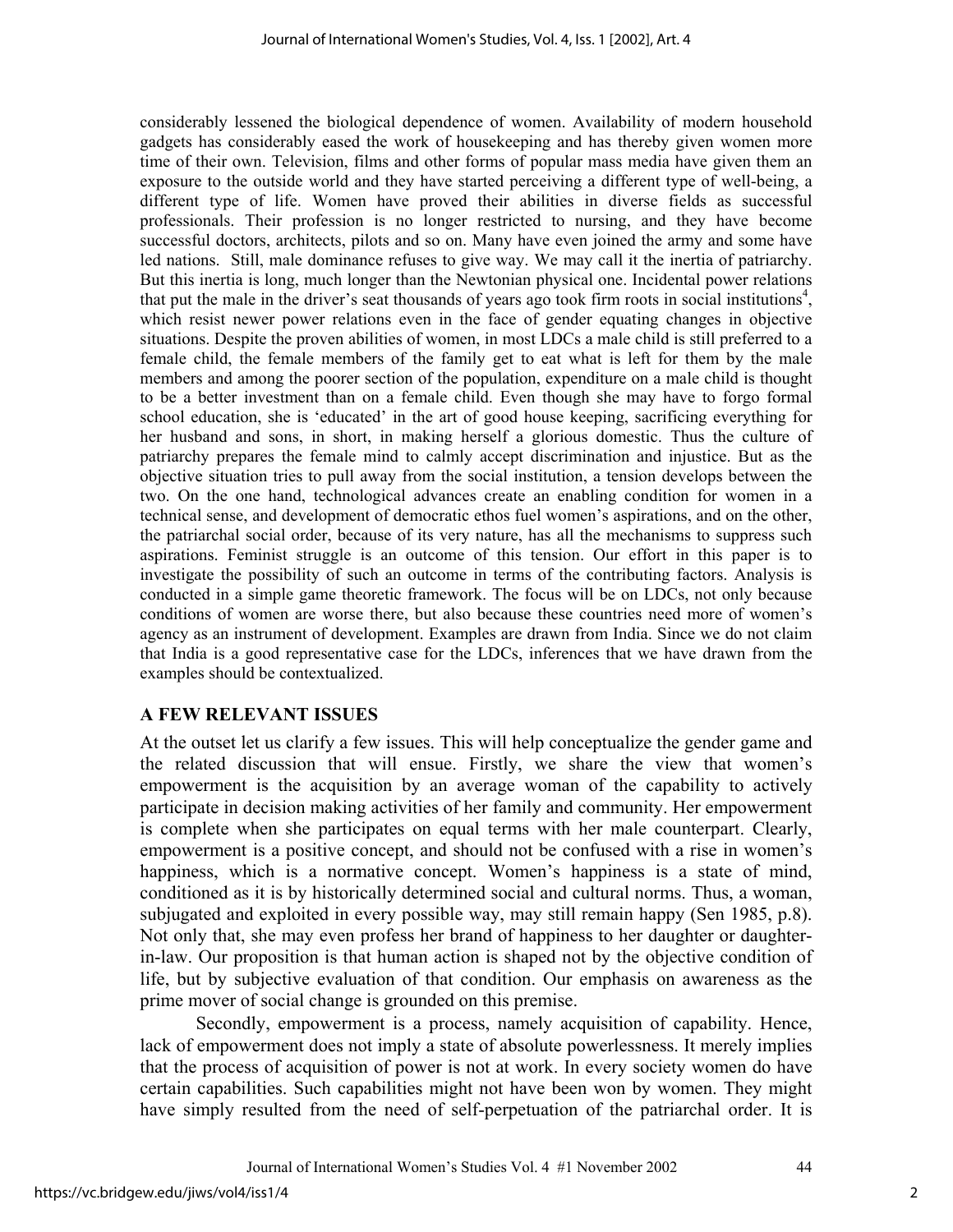found in most societies that routine household decisions are mostly taken by women though the strategic decisions are taken care of by male members.

Thirdly, patriarchy by its very nature is an antithesis of women's empowerment. Family is a seat of cooperative conflict (Dreze  $&$  Sen 1993, p.11), but the institution of patriarchy ensures that the breakdown position weighs so heavily against women in intrafamily distribution that they have to cooperate more and get less. Dominance is bolstered by marriage and property norms and manifests itself through division of labor into paid and unpaid work. Unpaid work assigned to women underestimates their contribution and in the process makes them diffident to demand their fair share. In the end, they find themselves overworked but undernourished (Young 1993, p.20, Dreze and Sen1996, pp.140-174, Haddad and Kanbur 1990, pp.866-881). Even when marriage and property laws are matrilineal, decision-making process is largely patriarchal. No wonder, economic and political discrimination against women is prevalent even in these matrilineal societies (Ramachandran 1996, pp.277, 318). As a large body of literature on the impact of women's empowerment on social, economic and political development has evidenced, society can gain immensely by way of better eco-system, better nourished children, more effective human capital, and a world largely devoid of bloodshed and torture of war if women have a say in the society (Sudarshan 2001, p.23, Manchanda 2001, Sen 2000, pp.195-202, World Development Report 2000, pp.118-19). According to the Eco-Feminist school there is an apparent "closeness" between nature and women. Moreover, since women are directly dependent on the forests for their own survival and that of their children it is only natural that they would make more judicious use of the forest resources (Shiva 2001, p.200). Since deforestation makes women travel a longer distance to collect fuel-wood and water, it is no wonder that there are several instances when women resistance groups have stood up against private contractors and saved forests from the latter's onslaught. The Adwani forest in the Garhwal Himalayas was auctioned in October 1977, and the trees were to be felled in the first week of December that year. Bachhni Devi, wife of the local village headman, led a large group of women to the forest and persuaded the forest laborers to refrain from tree felling and demonstrated against it. They tied sacred threads around each tree and vowed to protect them. The contractors, who arrived with a strong contingent of police force, were forced to make a hasty retreat.

Surely, these benefits cut across genders. But these benefits lying as they are in distant future are often not well perceived. On the other hand, the loss of power and privilege to dominate is immediate and acutely felt by men. This seems to account for the indifference of patriarchy, if not cruelty, to women. This patriarchal indifference, however, is not the only stumbling block to women. Patriarchy has within it a mechanism of self-sustenance. If girls are less valuable and resources are scarce in the family (which they are in LDCs), parents would invest in boys and neglect girls. This will in turn make girls less valuable. In a society where a girl is meant only to be married off and dowry is the essence of marital engagement, educating girls only adds to the cost of marriage. The reason is that an educated bride can only be married off to an even more educated bridegroom, and the dowry rate is directly proportionate to the level of education of the bridegroom. Given this social matrix, the rational decision of parents is not to educate the female child (PROBE, p.23).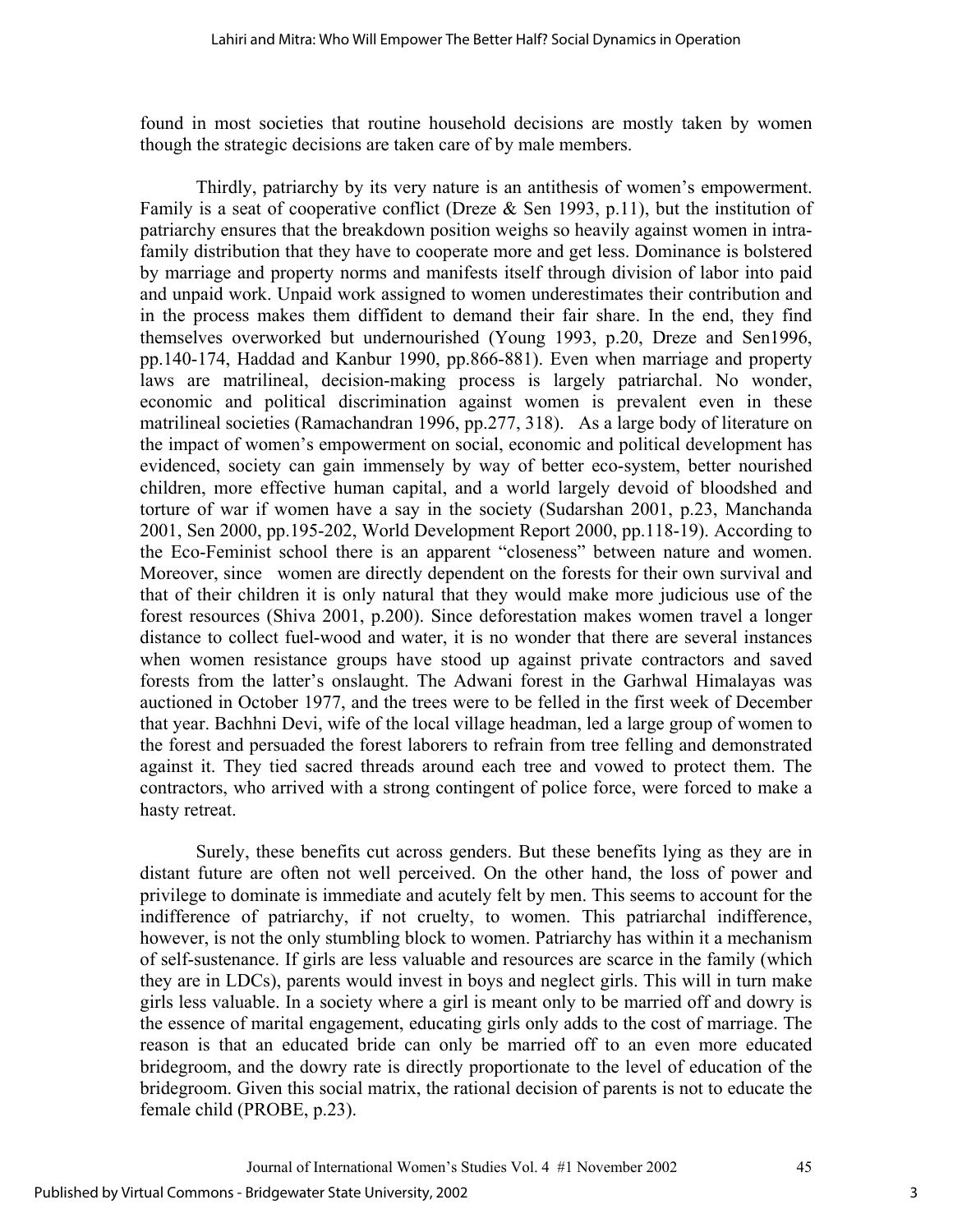Women's empowerment, under such circumstances, has to be a result of adversarial public action.<sup>5</sup>It is true that some enabling conditions are created as byproducts of social, economic and technological changes. But these conditions by themselves do not change the lot of women. They, however, contribute by way of making the environment more congenial for adversarial public action by women. To take an example, disintegration of joint family system in many developing countries has created a pressure on the male member of the family to share the burden of household chores and to allow his wife to seek outside job for reason of economic security. While there are some evidences to show that the workforce participation rate for women has been rising over the years<sup>6</sup>, outside work does not by itself indicate empowerment for women. If women take up employment only to support their families, and continue to suffer the same unequal distribution of household activities and consumption, their employment can hardly be considered a step to empowerment. It may instead be taken to reflect their increasing distress. However, women's employment raises their bargaining position in the intra-family distribution of decision making. This in turn makes conditions conducive for women to take move for emancipation. Our contention is that the act of emancipation must come from women themselves. It is not uncommon to come across instances where domestic violence is perpetrated on women who are educated and earning for the family, precisely because of that. As is revealed by a multi-sectoral survey done by the International Clinical Epidemiology Network (Rajan 2001, p.10), over ninety percent of Indian women who had reported experiencing domestic violence were involved in paid work. The survey also found out that this phenomenon cuts across social and educational status. This result reflects a conflict arising out of intra-family balance of power getting disturbed by the fact of women's employment. Intensity of opposition to women's adversarial public action, however, depends on the nature of women's project. As long as their demands are confined to practical gender needs, and do not extend to strategic ones<sup>7</sup>, opposition can be expected to be of a lower intensity and of a more localized nature.

Fourthly, social institution of gender, with all the political, economic and cultural gender norms that it embodies, is constantly in a process of change. In this process there exists a part, which is evolutionary. This works very slowly through time, mainly through the economy and culture. There is another part, which may build on the first, but is essentially engineered, and hence works much faster. The impetus comes from a catalytic agent of change. This catalytic agent can be thought of as of two kinds. Firstly, it might have already established its supremacy, and is merely forcing the speed of its entrenchment, like the Talibans in Afghanistan some five years back. We may call it proestablishment catalytic agent. If in a world of unequal gender relation, there exists a proestablishment catalytic agent of change, it spells doom for women, and makes recovery a that much dangerous project, as experiences of Afghan women indicated. Fortunately, a second kind of catalytic agent can be thought of. We can christen it anti-establishment catalytic agent of change, whose role is to engineer an adversarial public action to bring in gender justice. The anti-establishment catalytic agent may be indigenous, or it may come from outside the system. Its essential function is to create among women a demand for change. It will of course give them leadership in the collective action that will ensue. Its continued presence is also sometimes necessary to sustain the project (Chandra 1988, p.55, Husain 2001, pp.181-8).<sup>8</sup>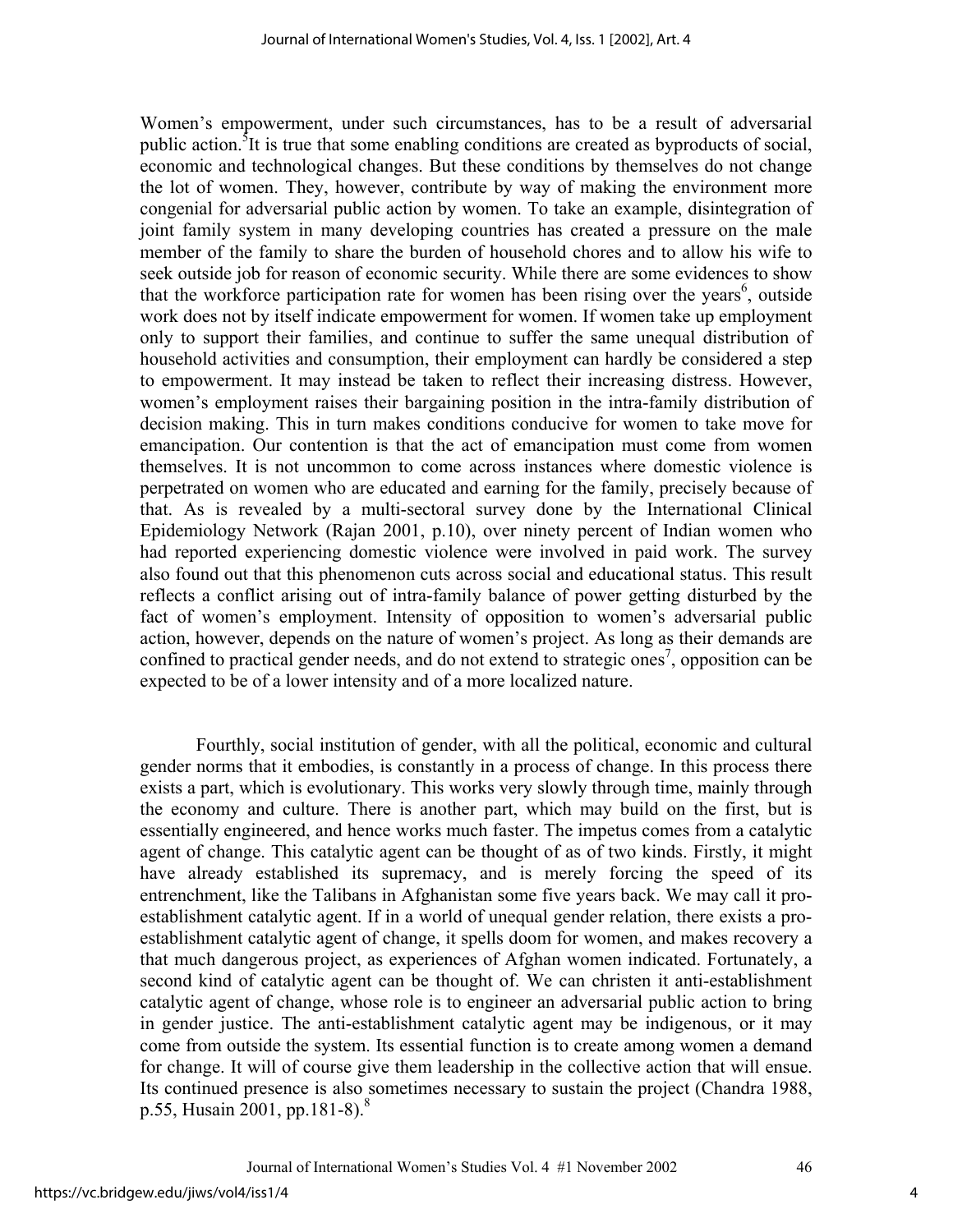Fifthly, there are many sub-societies in a country. Each of them has its very own domain of gender norms. Yet, it is not an island. It has its outside world in its own country as well as abroad. Changes in one such sub-society have external effects on others. The combined strength of these external effects and internal dynamics of each sub-society constitutes the matrix of domestic effects on a society. To this we have to add the effects from abroad.

## **CAGED WOMEN ARE IN EQUILIBRIUM**

Let us begin with a truism. The process of empowerment of women must start from a point of relative powerlessness. The fact of women's subordination to men for a long period of time lends some justification to the view that their relative powerlessness is a state of equilibrium. We can view this equilibrium as the outcome of a game.

## *The Gender Game*

We start by assuming a closed society with patriarchal norms. Since the social order is patriarchal, the movement for women's empowerment must come from women themselves. It is, therefore, a question of collective action by them, determinants of which form the object of enquiry of this paper. Women's collective action materializes only when the average woman, say Ms. R, finds it to her advantage to join the project of empowerment. It is far from obvious that she will always and everywhere find it advantageous to join the project.

Firstly, she may live in a social space steeped in patriarchal values, and she may have internalized those values so much so that she is unable to see advantage in empowerment, and is happy to live with whatever capability the patriarchy allows her to have. She may even frown on them who are sympathetic to feminist cause, so high is her sympathy with the establishment. Since she is a representative woman of the society, the majority of women in that society will think in a like manner, and the collective action will not materialize. This situation can be termed 'siege of patriarchy'.

Secondly, even if the situation is not as prohibitive as in the above case, and allows the average woman to believe that empowerment is not only desirable but also has a chance to result from women's collective action, she may not in the end join the project. Going one step further it may be claimed that she may not join even if she thinks that collective action will result and the mission will be successful, in spite of being in favor of empowerment. Her decision to join or abstain from joining a project of empowerment in such situations is predicated on a number of factors, and we have decided to use a game theoretic framework to capture these factors. This theoretical structure can also incorporate the case termed above as siege of patriarchy, where the outcome follows trivially.

The reason why game theory can be useful to capture the determinants of collective action is as follows. As has been already mentioned, collective action materializes only when a representative woman decides to act in favor of collective action. Her decision, however, depends on her perceived advantage of joining vis-à-vis that of not joining a project of empowerment. However, the outcome of her decision is not a certainty to her. If she joins, but is not joined by other women, she cannot expect empowerment to result. If, on the other hand, others join, she can expect with some probability that empowerment will result. Therefore, perceived relative advantage of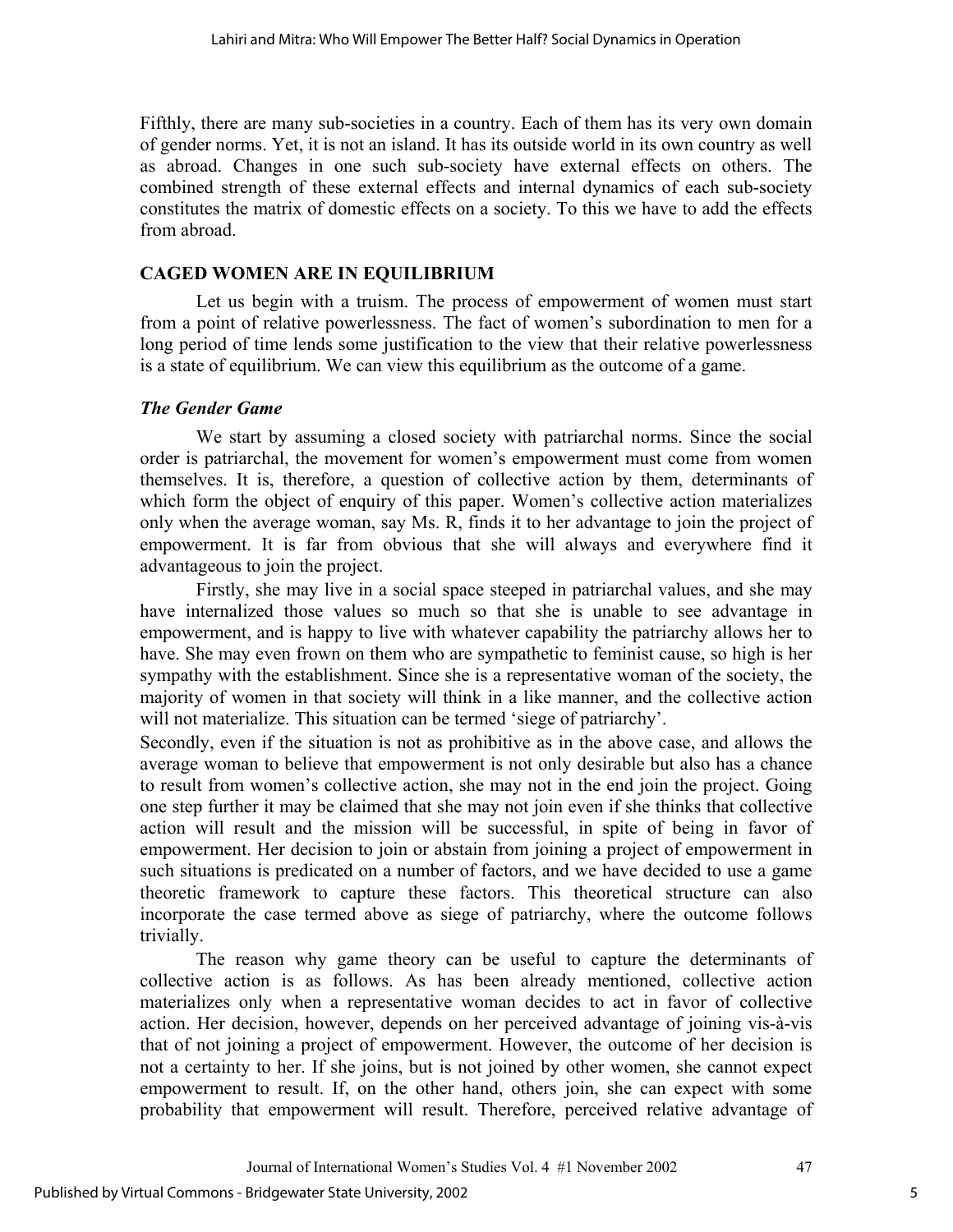joining hinges on action by other women. But she is far from sure that she will be joined by others in her action of revolt in the event of her choosing that. This uncertainty is generated by a communication failure, which results not primarily because women do not have a forum where they can meet and exchange ideas, but mainly because they are born into the dominant discourse of patriarchy, which keeps them unsure of the very legitimacy of their demands. Since there exists this absence of communication between Ms. R and other women, but Ms. R's decision to join a project of empowerment depends on what other women do, it becomes a matter of strategic choice for Ms. R. This strategic aspect of her choice makes the theory of game a useful tool of analysis. A more formal presentation of the game can be found in the Appendix.

Let us now describe the game structure. The question of Ms. R joining a project of empowerment pits her against other women whose action is a matter of conjecture to her. This means that Ms. R is playing a game against 'all other women', say O. Though Ms. R is a representative woman in the context of this analysis, she does not, however, consider herself to be a representative, because of communication gap among women mentioned in the previous paragraph. This, in fact, is the very basis of her playing the game. Had she known that the every other woman would do exactly what she would under a given situation, the structure would not have been one of game.

The second point to note about this game structure is the totally mysterious nature of the other player O. This amorphous body of other women cannot make any strategy choice in reality, yet its existence as a player is real and potent in the mind of Ms. R. Whenever Ms. R contemplates an action, she has to consider the possible 'action' of this ubiquitous  $O<sup>9</sup>$ . In this game, Ms. R can either join the mission of empowerment (in which case she is playing the strategy 'cooperate' or 'C'), or defect from this mission (in which case she is playing D). She knows that O also has the same options of strategies. She, however, does not know, as is wont in game theory, the strategy O will actually choose. Instead, she assigns subjective probabilities to O's choosing C and D. She chooses C or D depending on which one gives her a higher expected pay-off. Since she is representative of the collective, her choice turns out to be the choice of every woman. If Ms. R chooses C, everyone else also chooses C by symmetry, and collective action materializes. Similar logic implies that Ms. R's choosing D presages that collective action will not be launched.

It is, therefore, necessary to explore the pay-offs of Ms. R under different situations. In doing so, the first step is to conceptualize the outcomes of the gender game. The second step is to conceptualize the pay-offs from these outcomes. Once the pay-offs under different outcomes are clearly delineated, the prediction about Ms. R's decision becomes possible, given her conjecture about O's choice of strategy. The matrix of payoffs together with Ms. R's conjecture about O's action defines the game environment for Ms. R.

## *Outcomes of the Gender Game*

The different strategy pairs for Ms. R and O are: (i) both Ms. R and O defect, i.e., (D, D) (ii) Ms. R cooperates, but O defects, i.e., (C, D), (iii) Ms. R defects, but O cooperates, i.e.,  $(D, C)$ , and  $(iv)$  Ms. R cooperates, O cooperates, i.e.,  $(C, C)$ . For each combination of strategies, there is an outcome of the game, which is defined from the perspective of Ms. R's problem of choice. Hence, an outcome is as is perceived by Ms. R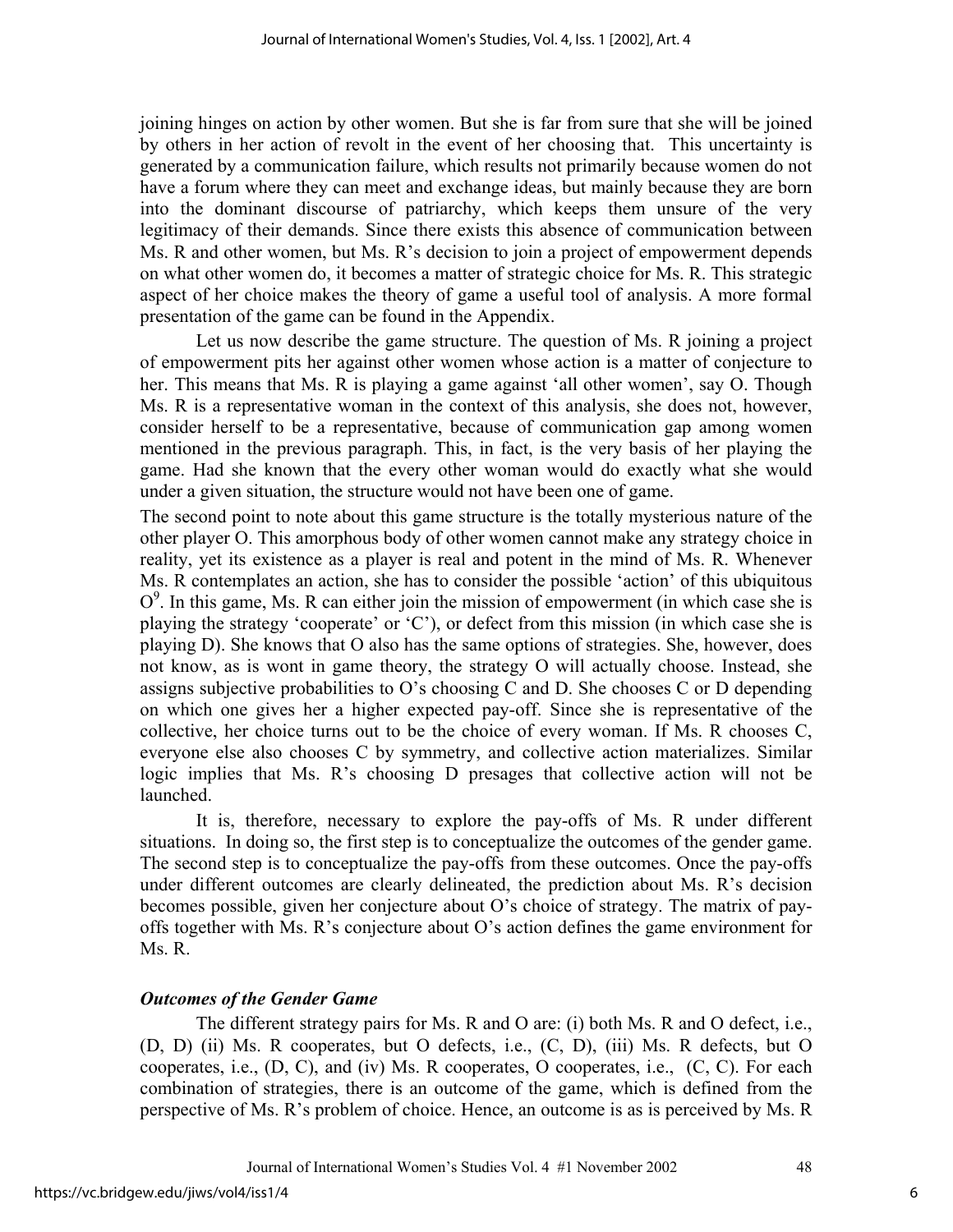at the point of choice, and not what will actually obtain in the end. The outcomes of different strategy combinations can be enumerated as follows.

- (i) Outcome of (D, D): Since everyone defects, the outcome is 'no empowerment with  $(D, D)$ '.
- (ii) Outcome of (C, D): Since O defects, Ms. R being only an average and insignificant woman in the milieu, cannot expect to single handedly salvage empowerment. The outcome, therefore, can be legitimately called 'no empowerment with (C, D)'.
- (iii) Outcome of (D, C): If Ms. R thinks that O is a potent force, this strategy combination yields the outcome 'empowerment with (D, C)'. However, if she is not certain that O is powerful enough to overcome the coercive force of patriarchy, then the outcome of the strategy pair is not 'empowerment with (D, C)', but a randomized outcome lying somewhere between 'empowerment with  $(D, C)'$  and 'no empowerment with  $(D, C)'$ . A higher degree of optimism about O's ability takes the randomized outcome closer to 'empowerment with (D, C)'. On the other hand, a higher degree of pessimism takes the outcome closer to 'no empowerment with (D, C)'. We can, therefore, think of two pure outcomes, namely, 'empowerment with (D, C)' and 'no empowerment with (D, C)', and innumerable mixed outcomes corresponding to different degrees of optimism attached to O's power to cooperatively bring about empowerment. Outcome of (D, C) should, therefore, be viewed as a mixed outcome, which is a randomization between the two pure outcomes, 'empowerment with (D, C)' and 'no empowerment with (D, C)'
- (iv) Outcome of  $(C, C)$ : By the same logic as in (iii) above, the outcome of  $(C, C)$ should be viewed as a mixed outcome, which is a randomization between the two pure outcomes, 'empowerment with  $(C, C)$ ' and 'no empowerment with  $(C, C)$ .

Two points in the above description of outcomes need special mention. Firstly, Ms. R finds herself too insignificant to have any perceptible contribution to the common cause of empowerment. Accordingly, she perceives that her effort is neither necessary nor sufficient for empowerment. Secondly, empowerment is a public good characterized by non-rivalry and non-excludability of consumption. As a result, Ms. R's non-participation cannot be a cause of her being denied the fruits of empowerment. These two factors have far-reaching implications for the possibility of collective action.

## *Pay-offs from Outcomes*

Each outcome has a different implication for Ms. R. Evaluation of an outcome is a subjective process, and hence depends on the mindset of Ms. R. Given a certain mindset, Ms. R evaluates different outcomes in a determinate way. The value that Ms. R assigns to each outcome is her pay-off from that outcome. Pay-offs from the six pure outcomes mentioned in the previous subsection can be analytically decomposed as follows.

# *Pay-offs from Pure Outcomes*

(i) 'Empowerment with  $(C, C)$ ': This is one of the two pure outcomes of the strategy combination (C, C). It obtains when Ms. R believes in the potency of O. Now, it can be legitimately argued that when Ms. R cooperates in a project of empowerment, the very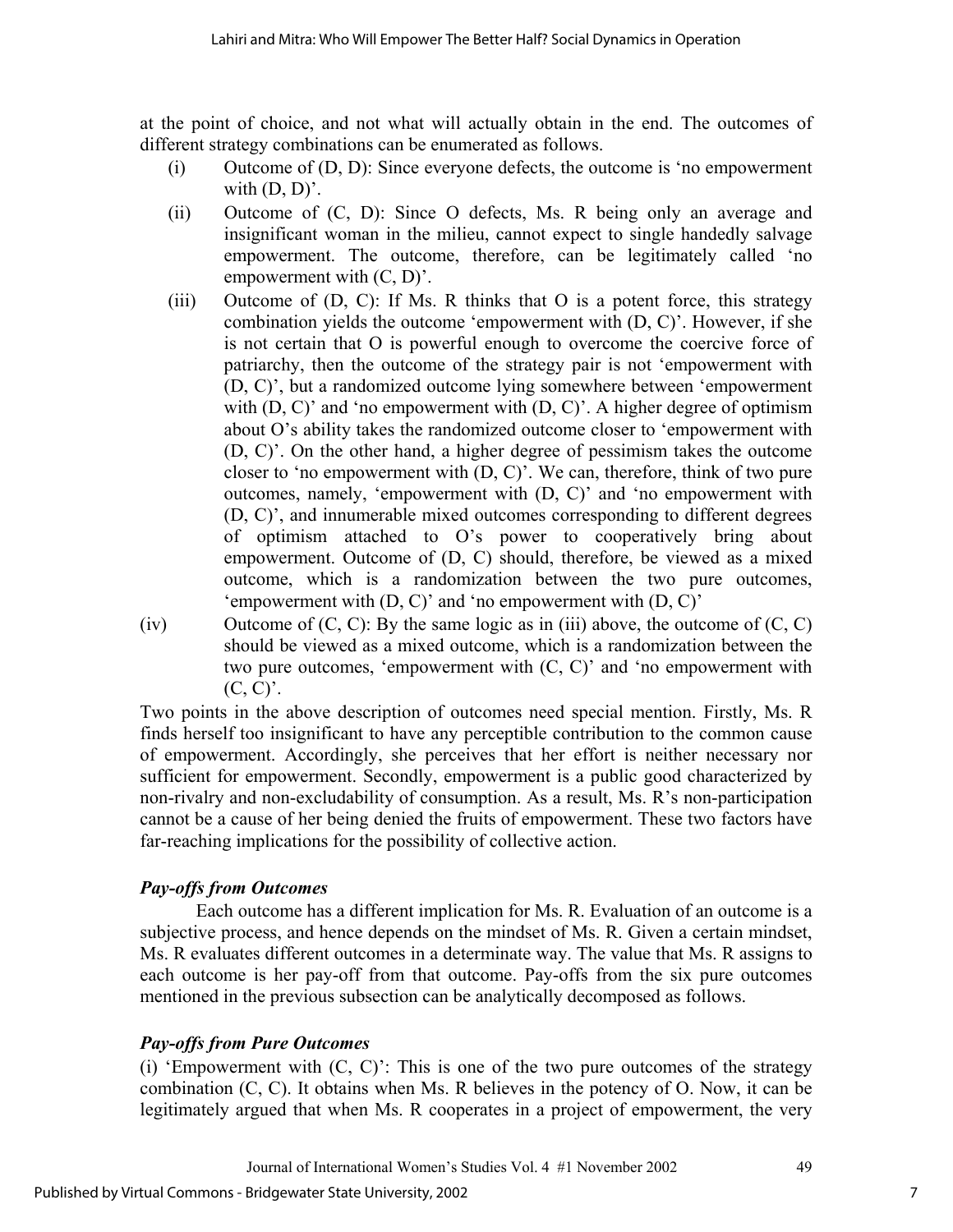fact of participation manifests a commitment value, say 'c', she derives from participating in the project, irrespective of what this project yields. In another part of her mind there may be a place for patriarchal values she was born into and inculcated with in course of her upbringing. When she cooperates in a project of empowerment, she severs her association with patriarchal values, and that constitutes a psychological cost to her, say 'v'. Therefore, whenever Ms. R cooperates, (c-v) is a component of her pay-off, irrespective of whether empowerment is won or not. If on top of this, empowerment is won, some value flows from that to Ms. R. This is the value, say 'b', that Ms. R assigns to empowerment per se. The pay-off from the outcome (a) can thus be expressed as (b+cv).

(ii) 'Empowerment with  $(D, C)$ ': This is one of the two pure outcomes of the strategy combination (D, C). It obtains when Ms. R believes in the potency of O. Here, since Ms. R does not cooperate, she not only saves the loss of 'v', but also enjoys 'v', and hence the latter forms a positive component of her pay-off. She, however, gets alienated from O, which constitutes a psychological cost, say 'h', to her. Since empowerment is a public good characterized by non-exclusion, she cannot be denied the fruits of empowerment even if she does not cooperate. Hence, she will enjoy 'b'. The pay-off from the outcome (b) is thus  $(b+v-h)$ .

(iii) 'No empowerment with  $(C, D)$ ': This is the only pure outcome corresponding to the strategy combination  $(C, D)$ . As explained in (i) above in this subsection,  $(c-v)$  constitutes a part of the pay-off. However, since the project of empowerment is unsuccessful, an explicit penalty imposed by the patriarchy is to be borne, and let Ms. R deems it as 'x'. Moreover, since Ms. R is a lone crusader, there is a psychological cost of alienation from O, say 'm', which may be called the implicit cost of a lone crusade. There is, however, some utility, say 'e', to be derived from whatever capability is granted by unaffected patriarchy. The pay-off from the outcome  $(c)$  is thus  $(e+c-v-x-m)$ .

(iv) 'No empowerment with (D, D)': This is the only pure outcome corresponding to the strategy combination (D, D). Since nobody cooperates, there is no empowerment to be won, and no penalty to be suffered as well. Nor can there be any cost of alienation since in this case strategy of Ms. R matches with that of O. Pay-off in this situation is the perceived benefit from whatever capability is available under patriarchal bondage, and the sense of security from blindly following the dominant discourse of patriarchy. In terms of our variables, it is  $(e+v)$ .

(v) 'No empowerment with  $(C, C)$ ': This is another pure outcome associated with  $(C, C)$ . While this outcome yields a value (c-v), which is always associated with the fact of Ms. R's cooperation, it fails to deliver 'b' since Ms. R does not believe that O is potent enough to overcome patriarchal resistance. Moreover, since the project of empowerment is expected to fall through and Ms. R has joined it, explicit cost of patriarchal sanction  $(x)$ must be borne by Ms. R. To this must be added the usual benefits from unaffected patriarchy, 'e'. Pay-off, therefore, comes to (e+c-v-x).

(vi) 'No empowerment with  $(D, C)$ : This is another pure outcome associated with  $(D, C)$ . This obtains when Ms. R is certain that O will not be able to wrest any benefit from the patriarchy. Here Ms. R does not get 'b'. Instead, she gets 'e'. Since Ms. R has not joined other women in the struggle for empowerment she avoids the explicit patriarchal sanction, 'x', but in the bargain incurs the psychological cost of alienation from other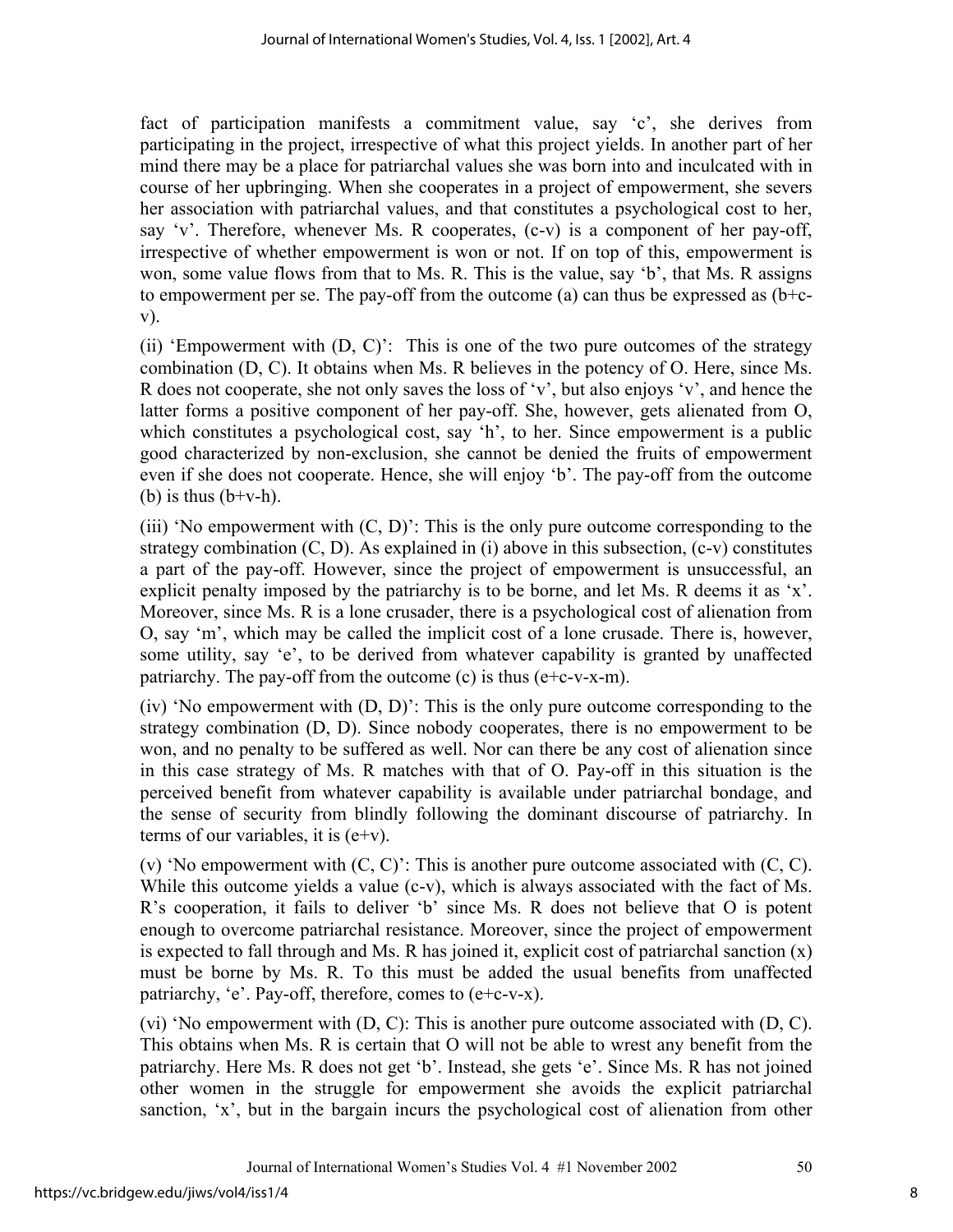women, 'h'. She, however, enjoys upholding patriarchal values, 'v'. The pay-off is, therefore, (e+v-h).

### *Pay-offs from randomized outcomes*

As has been pointed out, outcome of a strategy pair involving O's cooperation is a mixed outcome, as empowerment is not a certainty in face of patriarchal resistance. Therefore, the corresponding pay-off is also a randomized value of pay-offs from corresponding pure outcomes. When Ms. R joins other women in a project of empowerment she has to take into account not only the benefits of empowerment that may accrue to her, but also the possible persecutions she may have to suffer as well as continuation of bondage in case the project fails. Similarly, when she defects from other women who are waging a struggle, she does not know which world she will live in after the struggle is over.

## **Ms. R's Belief About Other Women**

Ms. R weighs her two options – cooperation and defection – in terms of expected pay-off. While section 3.1.2 has built the pay-offs associated with different strategy pairs, Ms. R does not know which strategy pair will actually materialize, because she is never certain about the strategy O will end up choosing. Therefore, it is vital for her to form an idea about what O is likely to do. If she knows the likelihood of O's cooperation in addition to the pay-offs associated with different strategy pairs, she can be said to be in a position to weigh her two options and come to a decision about her choice.

If she believes that other women are bent on cooperating, we should expect her to focus on pay-offs corresponding to outcomes attached to others' united struggle. The corresponding prediction about her choice of strategy is much brighter than if she is pessimistic about others' cooperation, in which case she cannot harbor much expectation about empowerment, and hence her decision to defect is almost imminent.

## *Ms. R's Decision and Equilibrium*

It is now possible to make some observations about the factors that influence Ms. R's choice of strategy. We can conceive of a society with patriarchal norms well entrenched in the psyche of the victims. If we take note of the fact that patriarchy is not merely a system of gender relation, but a well-entrenched culture, exploitative gender relation may not, after all, look that despicable to the victims. The culture with its preference changing norms (Basu 2000, p.72, Posner 1997, pp.365-9) may take such a heavy toll on them that they may even see their empowerment as a sin. Since to such an indoctrinated mind, patriarchy is the omnipotent system, any attempt to disturb it is only to be met with a heavy hand, and the isolation resulting from a lonely battle is extremely painful not only because of the fact of isolation, but also because of an extremely low level of commitment which is expected to characterize the battle. In comparison, psychological cost of isolation for not having cooperated with other women in the event of their revolting is not very high presumably because the idea of revolt is not at all attractive to an indoctrinated mind. Under such a scenario the pay-offs are so heavily tilted towards defection that Ms. R is sure to defect no matter what other women do. This is a trivial result when patriarchy holds the female mind in a state of siege.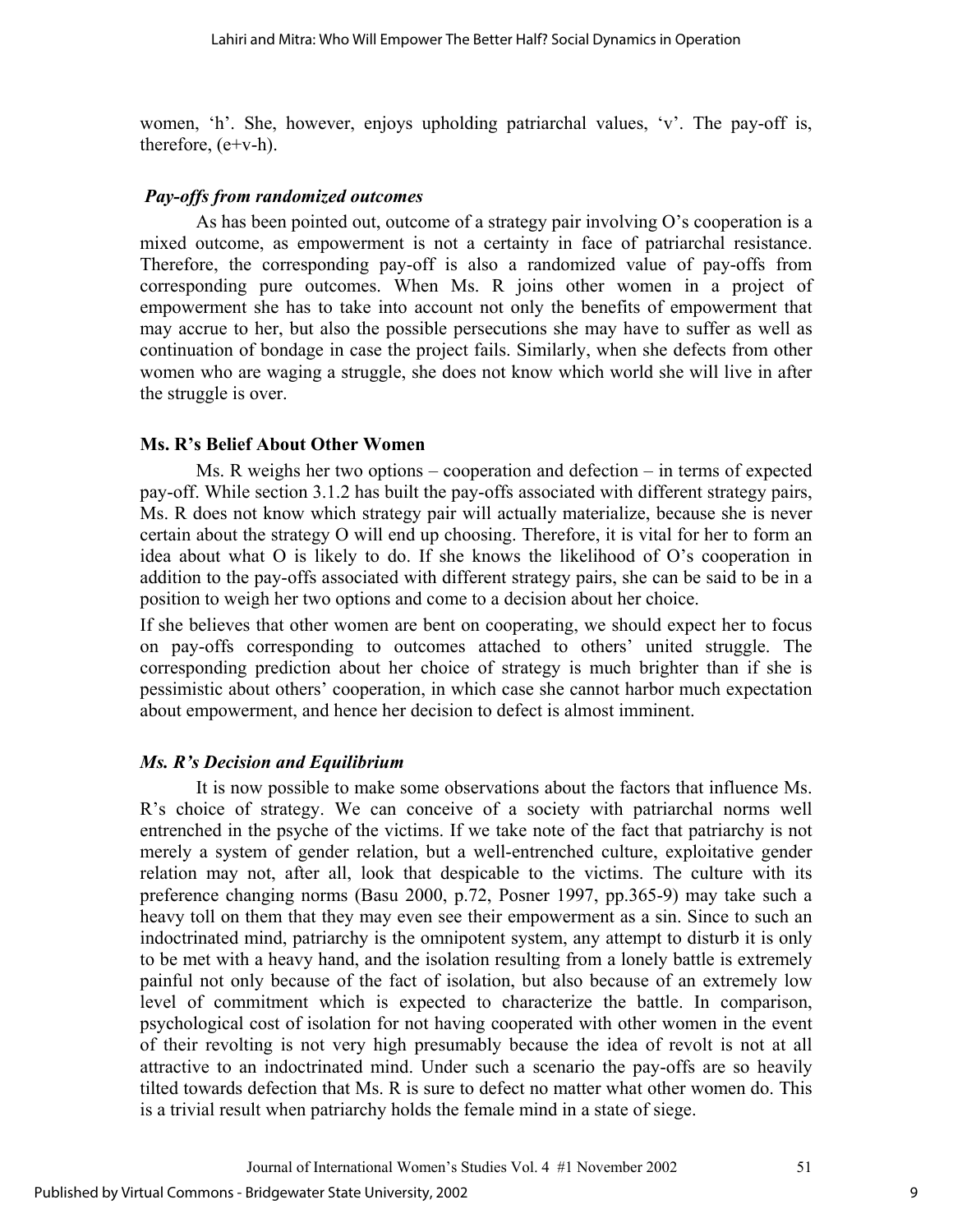The 'siege of patriarchy game' is of course an extreme example of patriarchy, where brainwashing is complete. Women here are so thoroughly steeped in the dominant discourse that they are unable to see merit in freedom (Lerner 1986, p.18, Sanday 1981, p.18). While such an extreme view on women's self-assessment is too harsh, this does bring into sharp relief the fact that traditional norms and customs, deeply rooted in people's mind, are among the hardest obstacles to development and change, even harder than the obstacles created by formal laws (North 1994, pp.359-68). The first step towards women's empowerment thus seems to be coming into existence awareness among women of their own bondage. This will create a desire for change, a demand for a new institution.

Awareness about her bondage is, however, not sufficient to drive Ms. R onto action of revolt. This is because Ms. R perceives that if other women cooperate and the mission is accomplished, then no one can be excluded from its benefits, empowerment being a public good. Similarly, if empowerment does not materialize, everybody has to share the resultant predicament. Moreover, she is also given to the perception that success or failure of others' cooperative move does not depend on her cooperation, because she is insignificant in the milieu. These two factors together constitute the basis of what is known in the parlance of economics as the problem of free riding. There are a number of factors, which make defection attractive to Ms. R. First, at the level of ethics there is a sense of security in siding with the dominant discourse of patriarchy. This sense of security is lost once she deviates from the beaten track. Secondly, there is the fear of persecution by patriarchy in case of an unsuccessful revolt, which can be avoided through defection. Thirdly, there is a psychological cost of isolation associated with struggle in case other women do not cooperate. However, the latter two incentives to defect are lower if other women are more likely to wage the battle, and the possibility of that battle being successful is also higher. There are two other factors that work to counteract the incentive to defect. First, Ms. R may be committed to the cause of emancipation. Secondly, sense of guilt associated with lone defection weighs on the mind of the defector. If these countervailing forces are strong enough Ms. R may end up choosing to fight. Anyone having some knowledge of the gruesome repression during the now disintegrated Taliban regime in Afghanistan will understand that the women involved with the Revolutionary Association of Women of Afghanistan (RAWA) were led to action by an extremely high commitment value.

But RAWA was a case of desperation. The abject debasement of the self made the game environment explosive. In most cases situations are less turbulent, and incentive to free ride dominates the mind. Since almost every woman tries to free ride like Ms. R, collective action does not materialize despite every woman wanting empowerment. Thus, like in the case of 'prisoners' dilemma', rational choice by each individual leads to collective irrationality. Ironically, collective action fails to materialize and women settle for a sub-optimal equilibrium by their own choice. This is not to claim that collective action would have ensured empowerment. This is just to claim that having not gone in for collective action, women have forgone any possibility of empowerment.

#### **CATALYTIC AGENT OF CHANGE**

The equilibrium of bondage cannot be disturbed unless the pay-offs and belief about other women (i.e., the game environment) change for Ms. R. However repugnant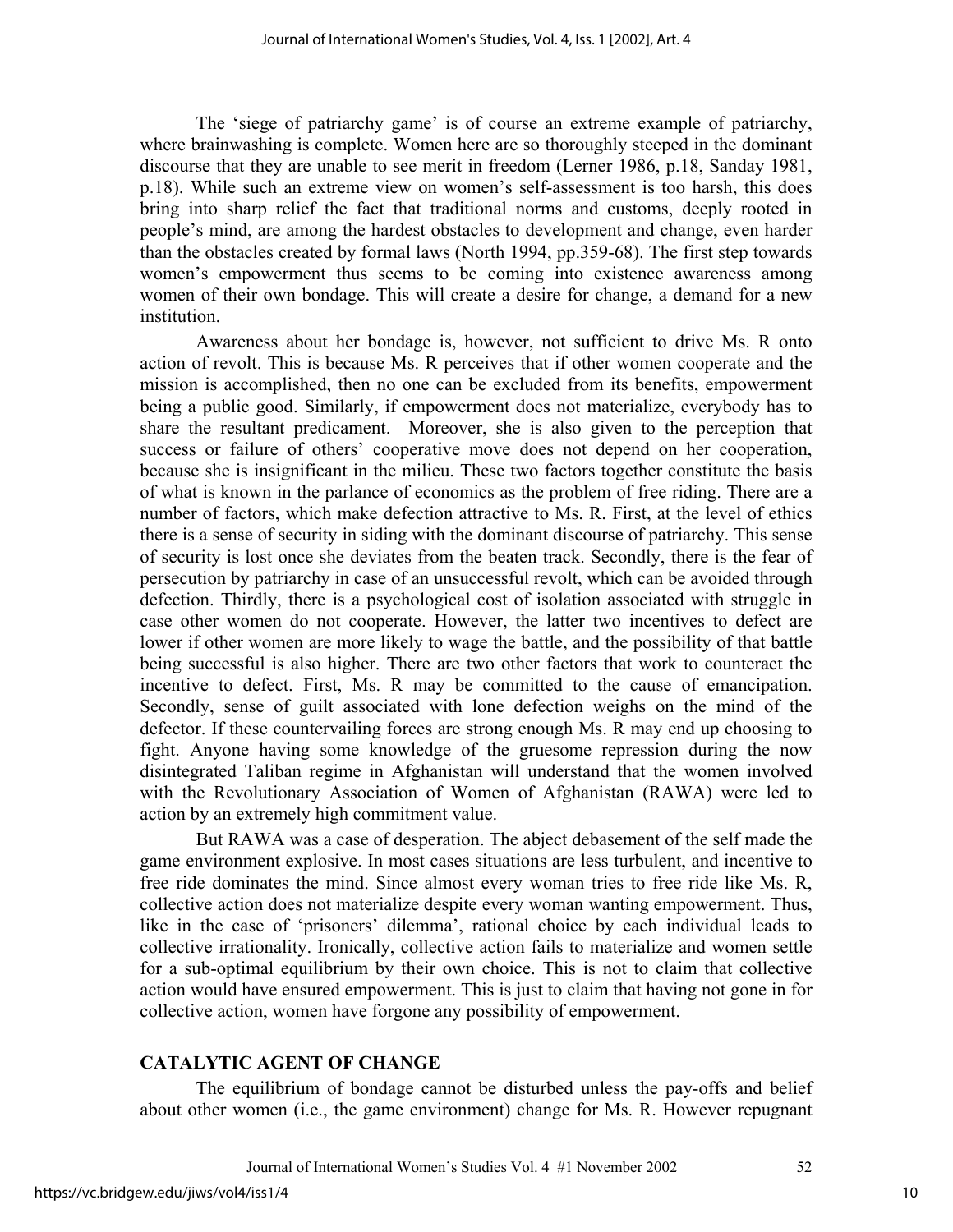the game environment may seem to her, she is incapable of changing it. The game environment is set to her by the patriarchal social order. Discontinuous changes in that social order has the potential to make the game environment explosive, thereby disturbing the equilibrium of bondage within a short span of time. Obviously, the agent of such change cannot be found, unless accidentally and inadvertently as in the case of Taliban-controlled Afghanistan, in the patriarchal order. The agent must come from an extra patriarchal space. The primary task of such an external agent is to elevate the game environment from a condition where free riding is lucrative to one where it is not. Let us call this agent of change a catalytic agent. The work of a catalytic agent is to undertake an awareness campaign among women so that they become aware of their bondage. As our analysis suggests, the campaign cannot stop there. It must instill in every woman a sense of commitment and responsibility. Presence of a catalytic agent can also considerably reduce the communication gap among women. As a result a situation can be created where Ms. R can expect that other women will come forward, and the project of empowerment will succeed.

What will then be the identity of a catalytic agent? Seen from the perspective of this game, any extra patriarchal agent Ms. R does not represent can be a catalytic agent. A catalytic agent does not play the game, but influences the game environment. Hence the name.

There are quite a few who would like to see the State in the role of a catalytic agent. Our contention is if the society is patriarchal, the State is no different. By its very construction the political institution of a country cannot be at odds with its social counterpart. Those who have innocent faith in democracy should be reminded that the Law under democracy reflects rather than changes the society. There may, however, be a disjuncture of the government with the State at times. We have seen in history instances of pro-active government trying to bring in sea change in social institution. But we must not delude ourselves into believing that the government is a benevolent despot or a neutral umpire. It is rather a self-interested player with a mission of its own (Altaf 1983, p.177), and there is no reason to believe that its mission is the mission of the underprivileged. As a matter of fact, those at the helm of affairs do quite frequently represent the dominant discourse, and are interested in maneuvering the system further in their favor. The gender-regressive Brahminical regime into which the Indian civilization relapsed during the Gupta era, or the more dramatic and cruel repression the Afghan women went through in recent times are reminders of atrocities a pro-establishment catalytic agent can unleash on women from a position of institutional power.

The above appears to give us a picture of closure. Since State is internal to the patriarchal social structure, the impetus of any positive change cannot come from it in any direct way. There are, however, three considerations that help dispel this specter of closure.

Firstly, since in our framework catalytic agent is an analytical category, it can be argued that education and economic development can act as potent catalytic agents by changing consciousness of women. One may at this point argue that educational and economic progress too cannot escape the long arms of patriarchy. A district-wise analysis of 2001 census of India reveals that while decline in child sex ratio is all-pervading in India, it is higher for 'front-ranking' states like Punjab, Haryana, Gujarat and part of Himachal Pradesh, and the decline is also higher for the urban areas than it is for the rural

11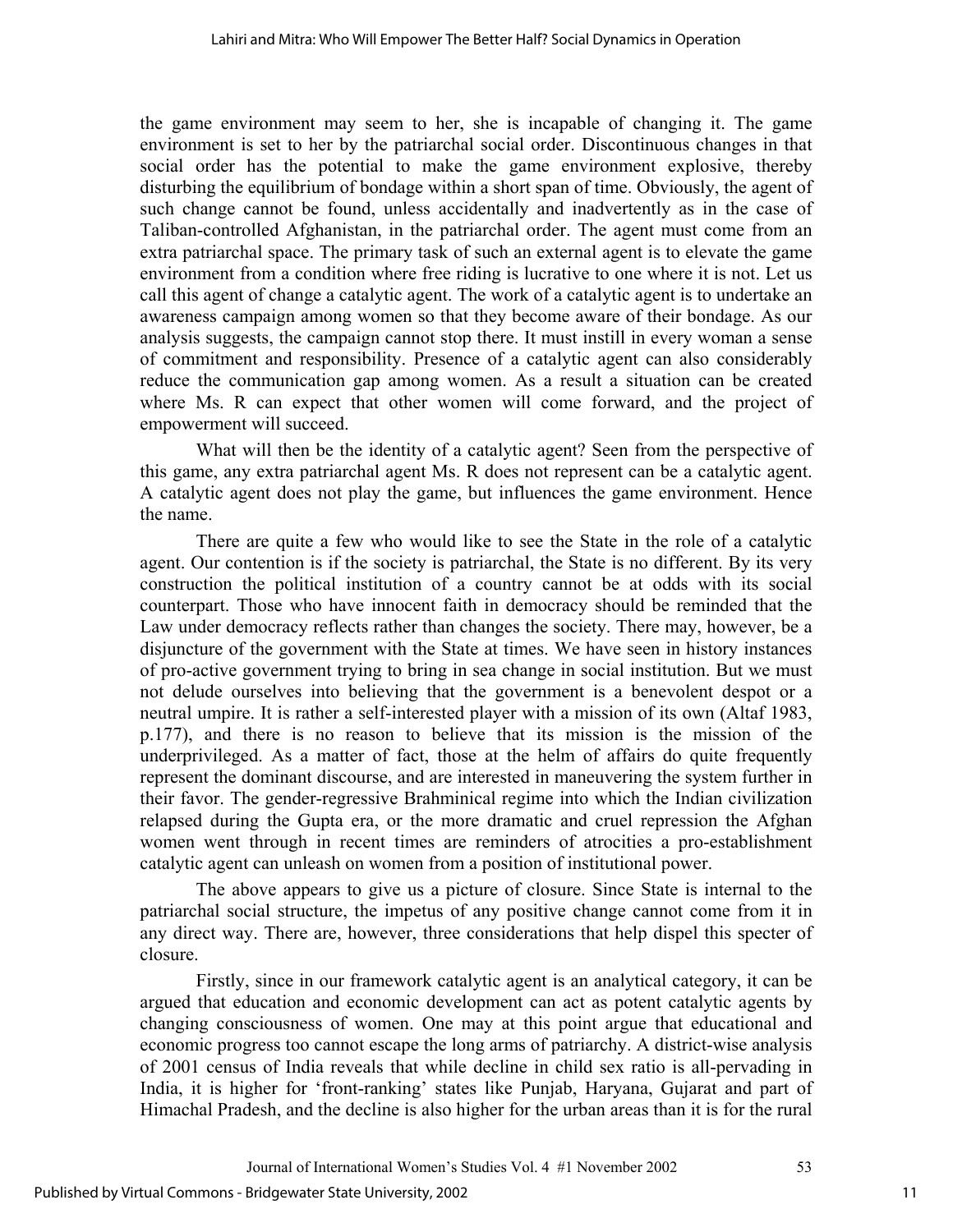ones. Those familiar with the field situation in these advanced provinces and cities have found that increased access to pre-natal sex detection techniques and abortion facilities has helped affluent, urban and 'educated' people to do away with female births (Agnihotri 2000, pp.302-3, Bose 2001, pp.3428-9). Economic and educational progress have evidently failed to make people more humane to unborn daughters.<sup>10</sup> This is not to suggest that education and economic progress are of no consequence. This is just to highlight the difficulty of the task at hand when it comes to strategic gender needs. In this particular example, the culture of patriarchy is so firmly entrenched in the mind of even formally educated women that they fail to realize that saving a female fetus is a strategic gender need. However, as has been evidenced later on in this section, women's awareness about their practical gender needs is greatly facilitated by educational progress.

Secondly, a nation is not a closed entity. Changes in the outside world impact on it through transmission of information and through the channel of diplomacy. These impacts have historically changed the game environment and have made it more congenial to women's collective action.

Thirdly, a nation is not also a monolith. A society has within it a number of subsocieties, each having its very own gender norms. While at the macro level the sway of patriarchy may be overarching, there can be considerable leeway within a sub-society. Moreover, since the sphere of outside with respect to a smaller (sub)society is correspondingly larger, it is now easier to conceive of an outside agent of change. A voluntary organization, which is a strong outside force with respect to a given subsociety, may turn out to be not only weak, but also internal with respect to a larger social sphere. However, the impact it creates on the game environment of a sub-society, may generate a force of its own, and snowball into other contiguous sub-societies through a chain of external effects.

Women in each sub-society play their own game defined by the specific game environment of that sub-society. Sub-societies vary in their patriarchal intensities. For example, matrilineal sub-societies can be expected to have a lower intensity of patriarchy than patrilineal sub-societies. Lower the intensity of patriarchy easier is the task of external anti-establishment catalytic agents to make inroads into the game environment. Sometimes, the degree of patriarchy may be so low that no catalytic agent is needed. This may explain why women in Kerala have been important participants in trade union movements, peasant and agricultural labor movements, movements for land reform and movements for food (Ramachandran 1996, pp.317-8). The same factor explains why Naga Mothers' Association could rise against insurgency, albeit in the informal space of politics, in the troubled North-eastern India. These are instances of adversarial collective action of women to empower themselves. As a matter of fact, actively participating in the public space is itself a constituent of empowerment (section 2, para 2).

However, most sub-societies are not as fortunate. For them, a catalytic agent of change is essential. It should be quite clear by now that the identity of catalytic agent can take on many forms, from an abstract one of education to concrete organizations or lone mavericks. Persons involved may even be men. The only requirement is that in order to be a catalytic agent, the latter must be de-linked from patriarchal values, and reasonably powerful to affect the pay-off matrix and the belief system of women. Let us now take note of a few cases of women's adversarial public action in India to highlight the key role played by anti-establishment catalytic agents.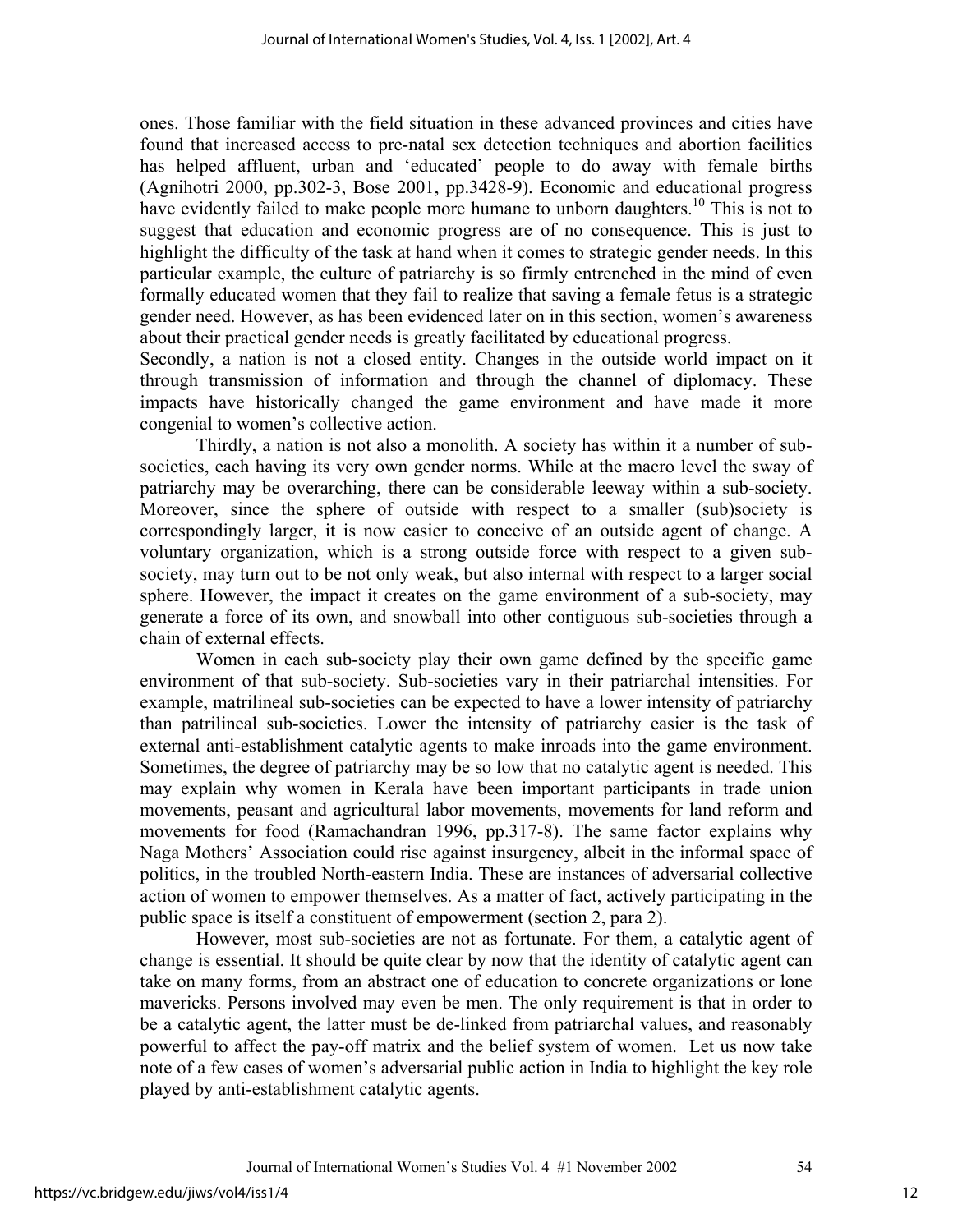Lalita Pulavarti (1998, p.137) has this to say about the role of Sumangali Seva Ashram, a voluntary organization working for women's empowerment in the Bangalore district in South India:

Many of the member Mahila Mandals had originally been set up by the government under the non-institutional welfare schemes. However, most of them were inactive when SSA entered the scene… By setting up the federation, SSA revived the Mahila Mandals, increased their membership, and re-energized them by providing the necessary leadership.

Evidently SSA was an outside force in each single Mahila Mandal area where local male resistance was not potent enough. The frustration betrayed by the sarcastic question put to a Mahila Mandal member by a local self-appointed leader "What has your Mahila Mandal done for our neighbourhood?" (Pulavarti 1998, pp.141-2) reflects this impotence before an autonomous outside force.

Vanangana, a women's group working in Banda district of Uttar Pradesh, not only organized women in effective self-help groups and broke their silence on the issue of chilling incidences of domestic violence, they were also successful beyond their own expectation in impressing upon many of the men, many of whom were themselves wife beaters, to do away with domestic violence. The relentless campaign through street plays followed by discussions in 30 villages generated a public debate and, as Vanangana organizers say, "the police and the bureaucracy will have to take notice" (Srivastava 1999, p.454).

Another interesting example can be found in the work of Disha, a voluntary organization, in Pather village of Saharanpur district of Uttar Pradesh. It has been working in the village for several years particularly to mobilize women and it had set up a Mahila Jagriti Sangh or women's awakening committee in the village. This had a remarkable effect on the women who spearheaded a brave, uncompromising anti-liquor movement against heavy odds from the administration. Here also they could rally the male villagers around them, such was the moral force created by the movement (Dogra 1998, p.3185).

In Andhra Pradesh a series of struggles against government-backed sales of arrack took place during 1980s and early 1990s. While in Telengana region and in a few other districts the catalytic agent could be found in CPI (M-L) groups, in the coastal districts the spurt came mainly from the adult literacy program (Tharu and Niranjana 1994, p.109). It is interesting to note that the adult literacy program was not devised as a catalytic agent, but it had this unintended consequence. History, fortunately, cannot be entirely designed. Moreover, adult literacy programs are themselves results of catalytic agents of change on a broader social plane, and the source can be located, *inter alia*, in the relentless campaign by international development agencies and globalized communication.

Apart from the triggering and nurturing role of a catalytic agent, there is another feature common to almost all the above movements. It is their tendency to spread. The anti-arrack movement spread like wildfire and forced the Andhra- government to ban arrack in the entire state from 1October, 1993 (Tharu and Niranjana 1994, p.109). After the success in Pather, Disha started getting request from neighboring villages to help them get rid of their liquor shops (Dogra 1998, p.3185). Similarly, activities of Sumangali Seva Ashram picked up rapidly later on as the success stories came pouring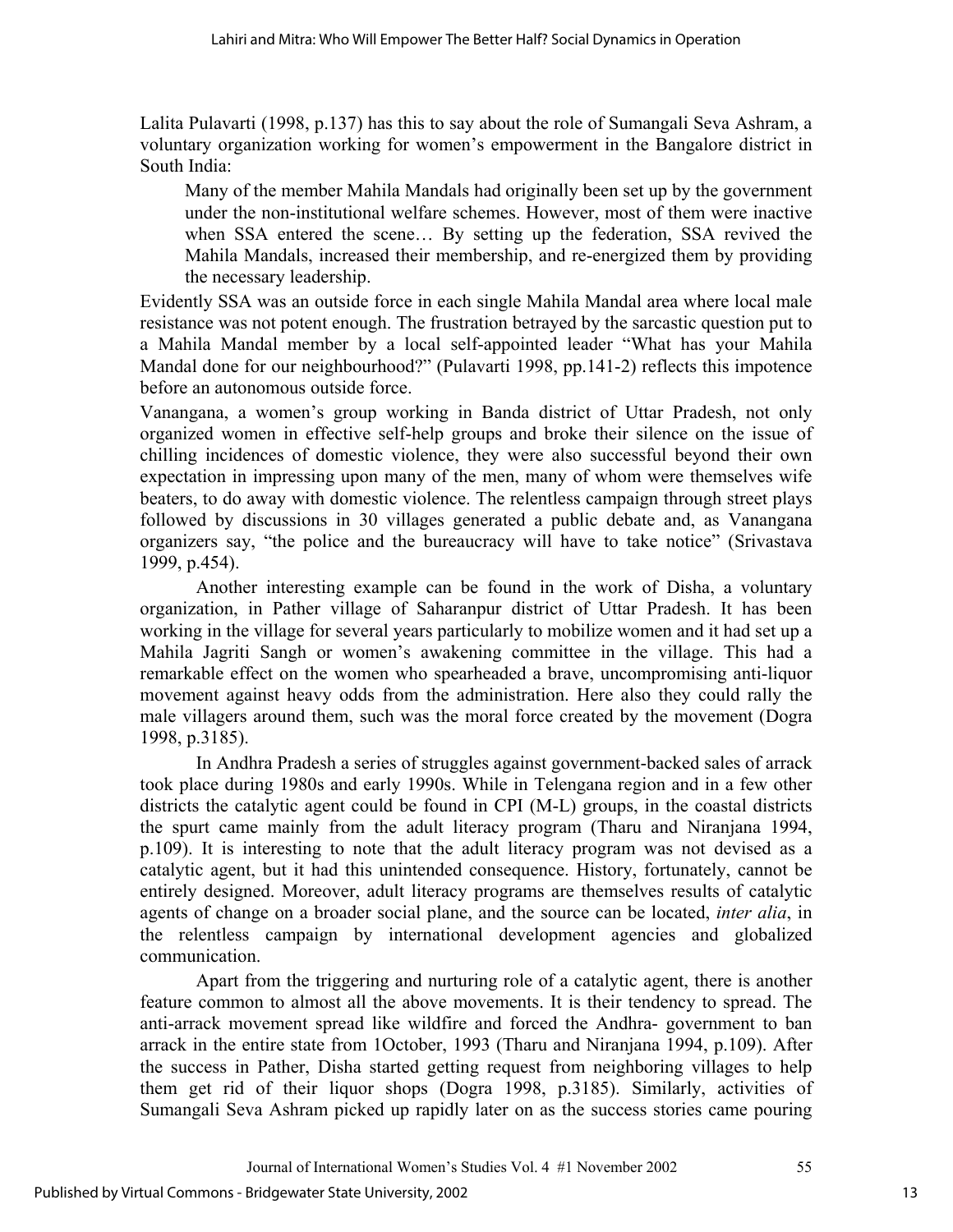into adjoining Mahila Mandals (Pulavarti 1998, p.138). SAWERA, acronym for Sustainable Agriculture and Women's Empowerment through Rural Approach, a new UNDP supported on-going sub-program in UP, is premised precisely on this external effect of women's movement in one region on another (Singh 2001, p.65). Needless to say, this has far-reaching consequences. This is the route the march to gender equality may successfully take even in a country of overarching patriarchy  $-$  a case of sub-nations overwhelming the nation. In the present era of Information Technology, pace of this development can only be expected to speed up.

There is, however, one caveat regarding the fruitfulness of a catalytic agent. The most vital factor behind the success of an empowerment project is sustained effort. The consonance of the interests of a catalytic agent and that of its target group of women is a crucial determinant of sustained effort. Husain (2001, pp.181-8) has shown in the context of common property resources that a catalytic agent may have some covert agenda which may benefit from its leading role in the community action, but once that benefit is exhausted, it will lose interest in the project, which will then have to fend for itself, most of the time unsuccessfully. It is pretty much the same thing in a project of women's empowerment. NGOs, funded and encouraged by the government and foreign agencies, are not all equally motivated. People having first-hand knowledge of ground realities have related to the authors that many of the so-called success stories of self-help women's groups have their disheartening inner stories. Often, helpless women are used by some NGOs to get access to institutional finance, which are then spent on hidden business. But this downright dishonesty is not the only caveat. It is not very uncommon to come across bored housewives of affluent husbands forming women's organizations of social work, interested more in socialite meetings and press conferences than actually helping the cause of women of another social and economic class. In the success stories that we have considered in this section, women in the voluntary organizations were dedicated to the cause of women's empowerment, coming as they did from backgrounds of similar victimization.

### **DOES NOT GOVERNMENT HAVE ANY ROLE?**

As argued in the last section, there is no reason why a government, or for that matter, the opposition on their own should be particularly sympathetic to women. The way the Indian legislators are dragging their feet on the bill on Women's Reservation in Indian Parliament is just one of many instances of patriarchy structured in administration and politics. Still, the Constitution  $(73<sup>rd</sup>$  Amendment) Act, 1992 provides for reservation for women of no less than one-third of total number of posts of members and chairpersons at all three tiers of Panchayati Raj institutions. The National Nutritional Policy, National Policy on Education, National health Policy, National Population Policy – all have components for women aimed at their empowerment. The Ministry of Rural Development has components for women in all poverty alleviation programs.<sup>11</sup> All these are pointers to the constant pressure on the government, past or present, to sensitize itself to gender issues.

One source of pressure is in the cumulative external effects of women's empowerment in various sub-societies of the nation, as discussed in the previous section. We have noted there that Andhra government had to bow to the statewide anti-arrack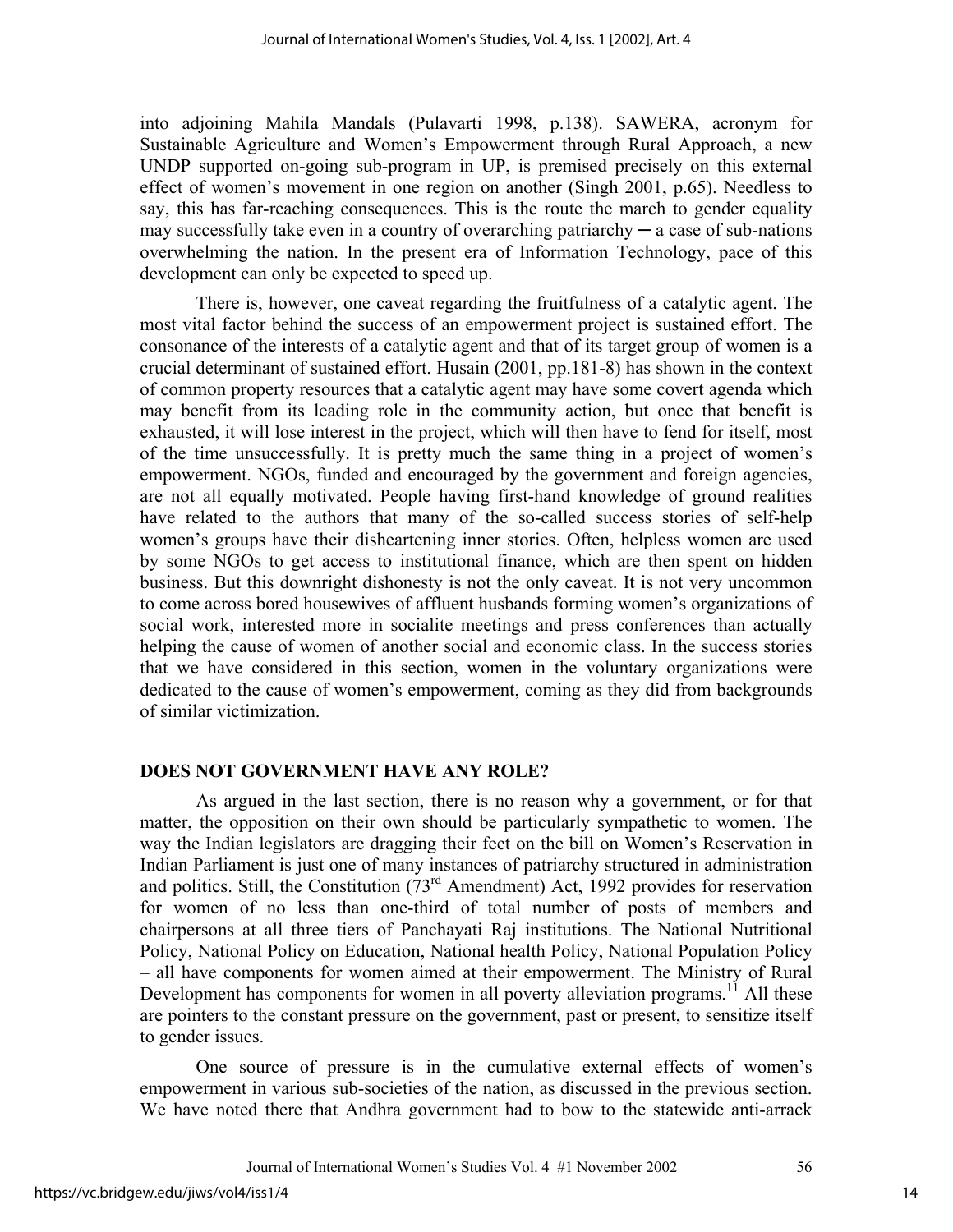movement. This kind of victory changes the game environment dramatically for further movements in future.

There is a second source of pressure on the government – the pressure from the international community. It should be borne in mind that India is a signatory to the UN "Convention on Elimination of all forms of discriminations Against Women" (CEDAW) adopted on 18December, 1979. International community can be a very strong catalytic agent, not only through its pressure on national governments, but also through its impact on the milieu through the media and other lightning forms of communication devices in an IT-enabled age.

#### **A FEW CONCLUDING REMARKS**

In this paper we tried to evolve an analytical framework to analyze the emergence or otherwise of women's struggle. We do acknowledge that struggle for practical gender needs invites less resistance from the patriarchy than would a struggle for strategic gender needs. As a matter of fact, all the women's movements described here dealt with only practical gender needs – more family income, less domestic violence, family peace and better health for everyone in the family. None of these threatens to destabilize status quo of power relation within a family. Radical left feminists consider this an unacceptable compromise that only help prolong the patriarchy. We beg to differ. We believe that small gains accumulate and prepare the ground for the final war. Revolution, so dear to the radicals, is not easily comprehensible to ordinary women. Radical thoughts involve abstract categories and distant foes. Women in the common walks of life are more concerned with drinking habit of their husbands, domestic violence, dowry related ignominy and torture, and other directly visible kinds of problems they have to put up with. They can grapple with radical concepts only after attaining some degree of empowerment and awareness. Our difference with the radical feminists is not with respect to the goal, but in sequencing the project to reach that goal.

Secondly, this paper does not have any policy prescription, precisely because it is our contention that there does not exist any policy-maker, which on its own is willing to follow that prescription. A government can only become gender-sensitive under public pressure. While situating government in such an unenviable position we do not, however, suggest that it has no positive role to play in the project of women's emancipation. When a government makes a policy choice or legislators promulgate a law in favor of women, that by itself makes the game environment better for feminist struggle, firstly by changing the pay-offs, and secondly, by raising the subjective probability of others' cooperation. But, certainly, the government does not hold the key.

The key is in the hands of catalytic agents committed to the cause of women, working in scattered pockets where they can be reckoned as powerful enough to influence the local level game environment for women. Their stance must be proactive rather than bureaucratic. They must reach out to the local community through informal interactions and participatory practices. The time is now as conducive to them as it has never been before.

This is a prescription no doubt, but certainly not directed towards policy makers.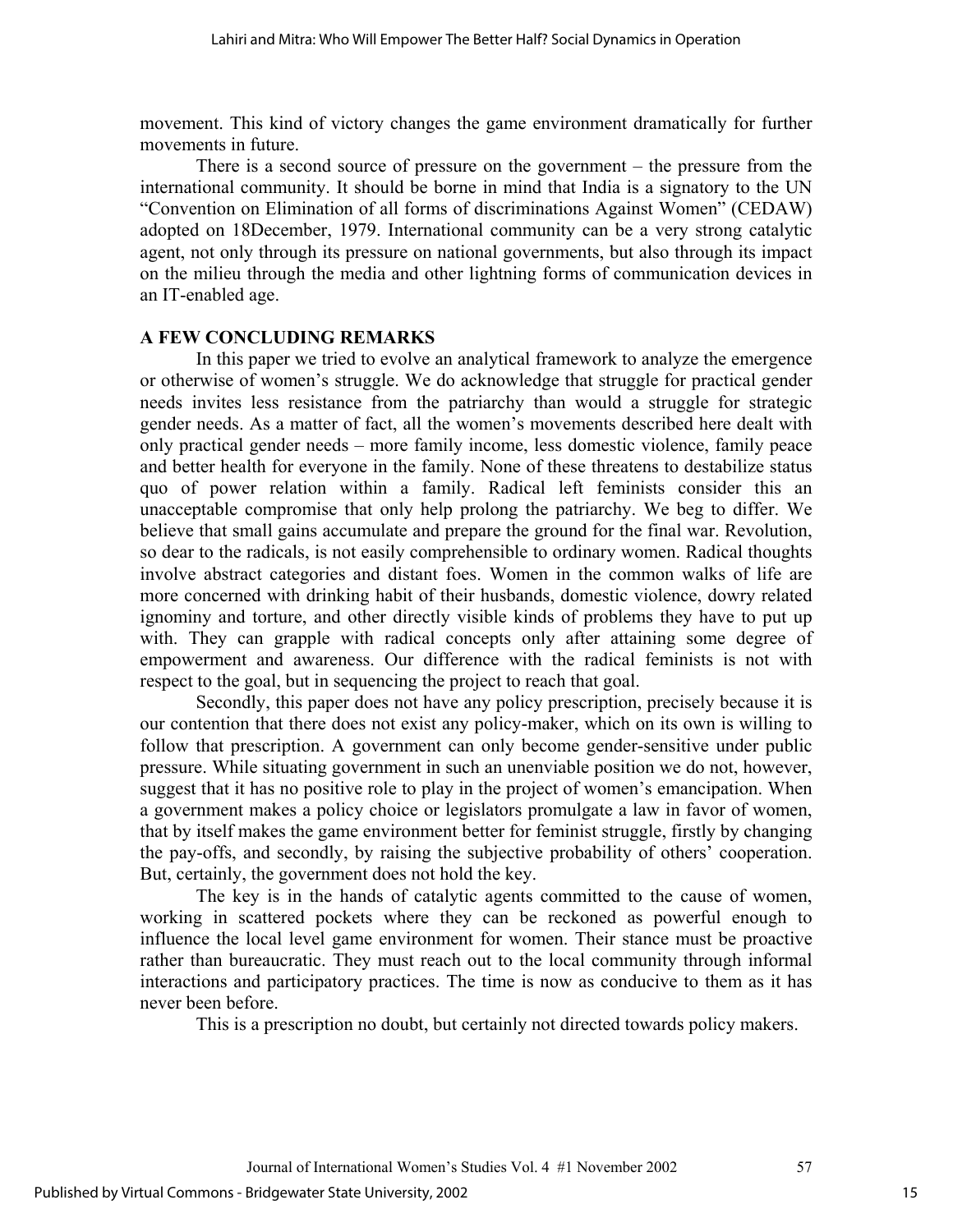<sup>3</sup> Lecturer, Dept. of Science & Humanities, Jnan Chandra Ghosh Polytechnic, 7 Mayurbhanj Road, Kolkata 700023, India, e-mail: santanuprathama@vsnl.net.

<sup>4</sup> The history of such gendering can be traced back to ancient times. In India it dates back to the days of *puranas, smrities* and *samkhyas*. The Puranic literature grounds itself on a premise of hierarchy in favor of the masculine. The *Samkhya* sees *prakriti* (the female) as evolving for the sake of *purusha* (the male). In *Brahma Vaivarta Purana*, sexuality of women turns out to be the most crucial criterion in classifying them into three categories - sexuality well guarded by males is the best category, while women seeking sexual pleasures belong to the mediocre category, and totally licentious and independent women belong to the worst category. The *Smriti*es, however, did not leave anything to chances, and codified gender relations into strict, patriarchal gender norms (Natarajan, 2001). The unreciprocated, absolute, and primordial 'otherness' accorded to women is symbolized also in Genesis where 'Eve is depicted as made from what Bossuet called "a supernumerary bone" of Adam'. Women could thus be seen in relation to men as what St. Thomas pronounced "imperfect man", or what Aristotle considered lacking in qualities. (Beauvoir 1989, p.xxii)

<sup>5</sup> Dreze & Sen(1993) treated adversarial public action as a movement by one or more non-state people's organization against the establishment to win some public right. Here establishment trivially includes the state, but not necessarily the government. In our context, establishment is equated with patriarchy.

6 Census of India 1991 and

 $\overline{a}$ 

genderstats.worldbank.org/SummaryGender.asp?WhichRpt=labor&Ctry=IND,India, (accessed : 2002, July 29)

7 Caroline O.N. Moser (1989, pp.1799-1825) makes a distinction between strategic gender needs and practical gender needs. The former challenges the very structure of subordination in gender relation, while the latter accepts the structured subordination, but raises demands within that parameter.

8 Chandra (1988, p.55) in a different context of Indian national movement, asserts that 'leaders have not only to respond to the people, not only to reflect mass consciousness, they have also to politically arouse, educate and guide it.' Husain (2001, pp.181-8) in a still different context of preservation of renewable resources, has shown the vital role played by catalytic agents in initiating and sustaining community effort.

9 This should not be construed as an irrational supposition on her part. A person has an immediate surrounding. She sees her female relatives and neighbors taking actions and reacting to an individual woman's actions in a more or less homogenous manner. This practical experience conjures up a picture of O as she grows up.

<sup>10</sup> Here we find a scenario akin to the one of environmental degradation. Human myopia has resulted in mindless exploitation of nature. We may also envisage a day when all the women are 'missing'!

<sup>&</sup>lt;sup>1</sup> The authors wish to thank the anonymous reviewers for their constructive suggestions. However, the authors remain responsible for any remaining errors

<sup>&</sup>lt;sup>2</sup> Assistant Professor, Bidhannagar College, EB-2, Salt Lake, Kolkata 700064, India, email: lahiri\_d@yahoo.co.in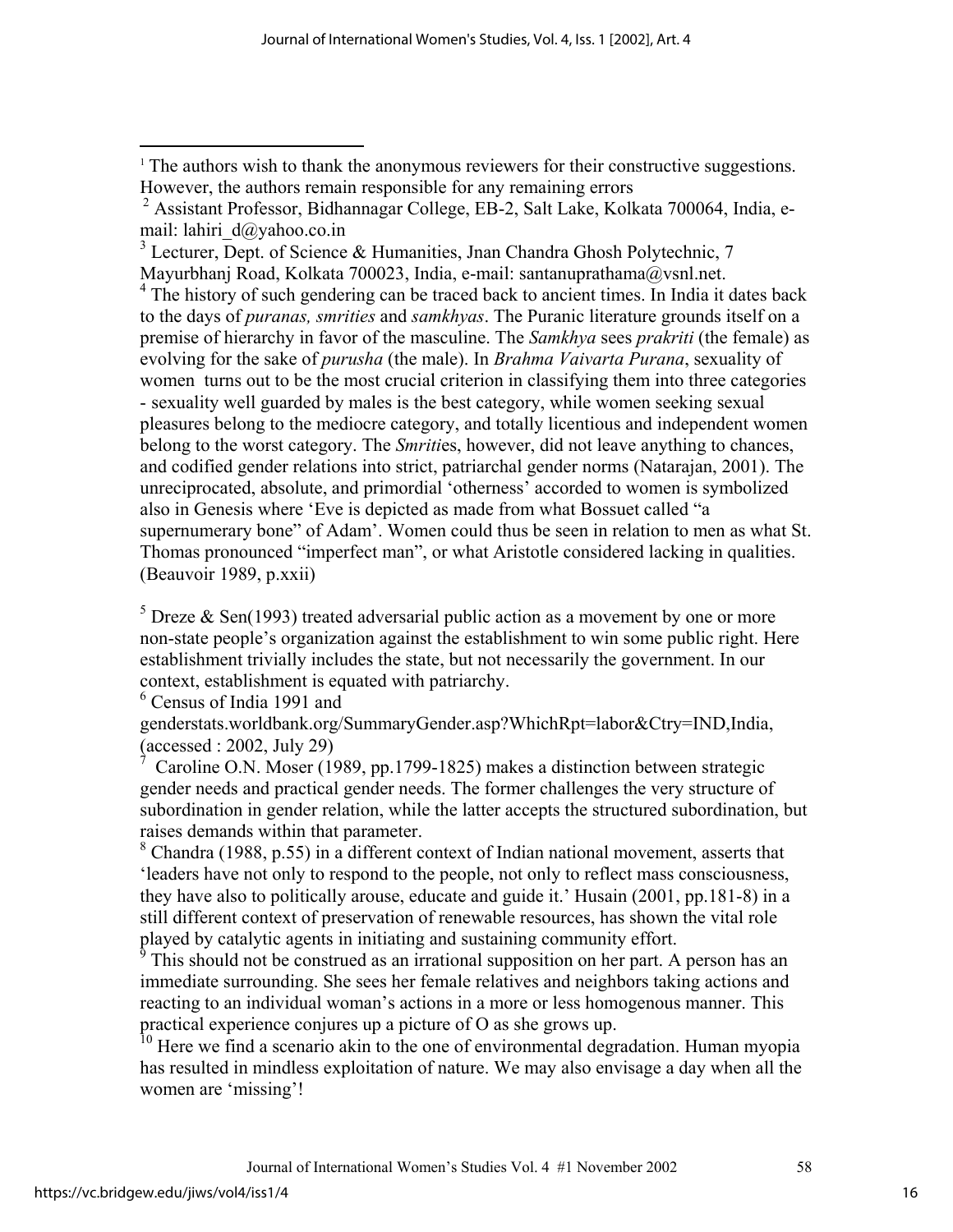<sup>11</sup> In the Swarnajayanti Gram Swarozgar Yojana (SGSY) women are assisted through Revolving fund, bank credit and subsidy, thus providing them opportunity for selfemployment. The Jawahar gram Samriddhi Yojana has 30% of employment opportunities reserved for women. In Indira Awas Yojana houses are allotted in the name of women members of the households or in the joint names of husband and wife.

# **APPENDIX**

## **Game Environment**

In a textbook analysis of game, we concentrate on the players' strategies to find out which ones are the equilibrium combinations. But what often escapes us is that this finding out is a mere formality. The equilibrium/equilibriums of the game was (were) already there, inscribed in the pay-off matrix, which enumerates the player's subjective evaluation of different outcomes of a game. Preparing a pay-off matrix is thus a crucial part of a game theoretic analysis. A pay-off matrix reflects a game environment. But there is more to a game environment than a pay-off matrix. In case a pay-off matrix admits more than one equilibrium, the game environment will privilege one particular equilibrium over others by its inclusion within itself a belief system to guide the players. Therefore, when we build a game, the main job is to construct a pay-off matrix and to describe a belief system, which will guide each player in her act of anticipating other player's strategies. That in effect will ensure a unique equilibrium for the game.

# **The Gender Game**

In this simultaneous-move game, Ms R can either cooperate with the mission of empowerment (in which case she is playing C), or defect from this mission (in which case she is playing D). She knows that O also has the same options of strategies. She, however, does not know, as is wont in game theory, the strategy O will actually choose. Instead, she assigns subjective probabilities p and  $q =1-p$  to O's choosing C and D respectively. She chooses C or D depending on which one gives her a higher expected pay-off. Since she is representative of the collective, her choice turns out to be the choice of everybody. If Ms R chooses C, everyone else also chooses C by symmetry, and collective action materializes. Similar logic implies that Ms R's choosing D presages that collective action will not be launched.

Let a von Neumann-Morgenstern utility function  $U(s_i,s_i)$  for  $i,j=1,2$ , denote the pay-off to

Ms. R corresponding to the strategy combination  $(s_i, s_i)$ , where  $s_i$  is the i<sup>th</sup> strategy of Ms.

R and  $s_i$  is the j<sup>th</sup> strategy of O.

Now, let  $U(C, C) = p_s(b+c-v) + (1-p_s)(e+c-v-x); U(C, D) = e+c-v-x-m;$ 

 $U(D,C) = p_s (b+v-h) + (1-p_s)(e+v-h); U(D,D) = e+v;$  where

ps: subjective probability that empowerment will result from collective action;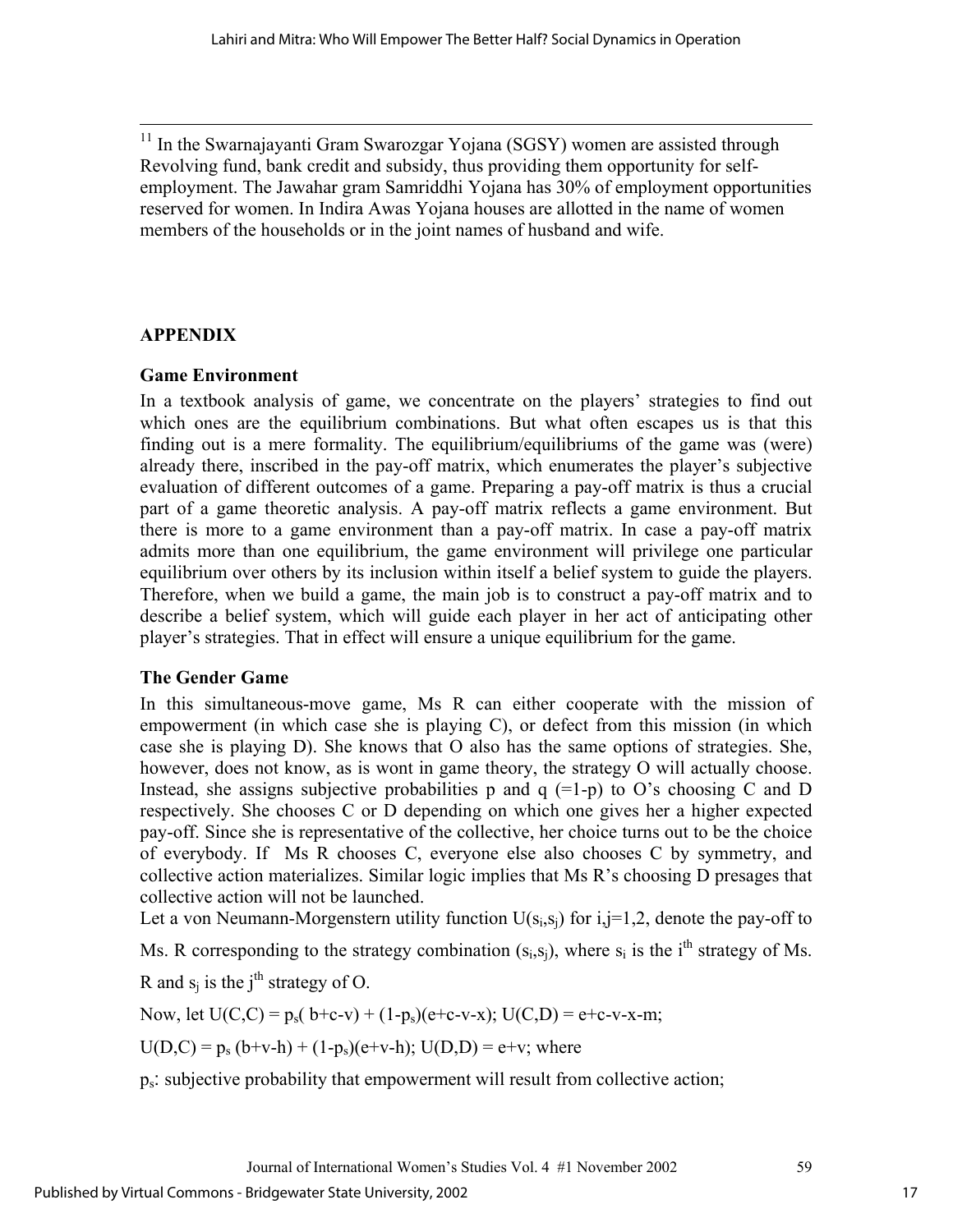b: pay-off (perceived benefit) from empowerment per se;

x: perceived explicit penalty imposed by the patriarchy on a crusader in the event of failure;

m: cost of alienation associated with a lonely revolt;

c: commitment value accruing to Ms R when she cooperates;

h: cost of alienation to a lone defector;

 $\overline{a}$ 

v: pay-off from holding on to patriarchal values; it is lost when Ms. R goes against them;

e: pay-off from whatever capability an average woman is entitled to in patriarchal bondage.

By construction, all the above variables are nonnegative. The pay-off matrix is given by table1, which by incorporating the variable p (and q) gives a complete description of the game environment.



The following terms used in the pay-off matrix can be explained as follows:  $(b+c-v)$ : pay-off from  $(C, C)$  when the empowerment project is successful,  $(e+c-v-x)$ : pay-off from  $(C, C)$  when the empowerment project is defeated,  $(e+c-v-x-m)$ : pay-off from  $(C, D)$ ,  $(b+v-h)$ : pay-off from  $(D, C)$  when the empowerment project is successful,

(e+v-h): pay-off from (D, C) when the empowerment project is defeated.

In this generalized set-up, condition of a cooperative outcome is

Expected pay-off from cooperation > Expected pay-off from defection

$$
= p.\{p_s(b+c-v)+(1-p_s)(e+c-v-x)\} + q.(e+c-v-x-m) > p.\{p_s(b+v-h)+(1-p_s)(e+v-h)\} + q.(e+v)
$$

$$
=>c + p.h - 2v - (1-p.p_s)x - (1-p).m > 0
$$
 (1)

Journal of International Women's Studies Vol. 4 #1 November 2002 60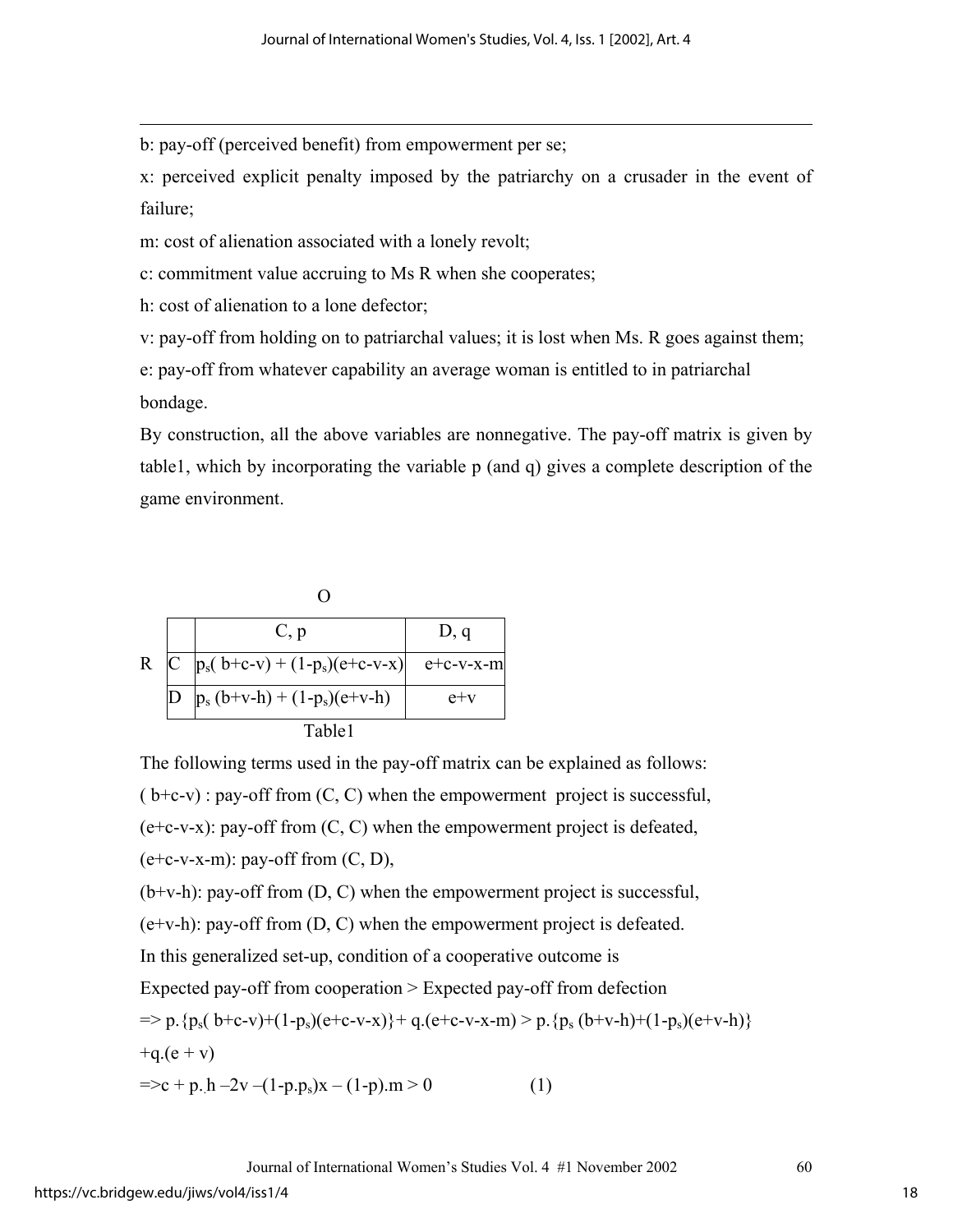Here, the LHS denotes the expected net gain from cooperation, say G.

Thus, lack of empowerment does not automatically lead to feminist struggle. The latter crucially hinges on the fulfillment of inequality (1). Whenever this condition is not met, and in most cases it is not met, the equilibrium of the game perpetuates gender exploitation.

Evidently, c, h,  $p_s$ , and  $p$  (cluster-I variables) are positive influences on prospect of cooperation, since  $\partial G/\partial c$ ,  $\partial G/\partial h$ ,  $\partial G/\partial p$ <sub>s</sub>,  $\partial G/\partial p$  > 0 while v, x, and m (cluster-II variables) are negative influences, as  $\partial G / \partial v$ ,  $\partial G / \partial x$ ,  $\partial G / \partial m$  < 0.

However, Max.  $G = c + h - 2v$ , and corresponding values of p and  $p_s$  are  $p^* = p_s^* = 1$ . p, ps Therefore, necessary condition of collective action is

 $c + h - 2v > 0$  (2)

 $\overline{a}$ 

A few observations are now in order:

(a) There is a web of relations among the variables mentioned above, and the relative values of these variables are exogenously set to Ms. R by the game environment. The very structuring of the game environment ensures that values of variables in the cluster  $(b, c, h, p, p_s)$  move in tandem and in opposite direction to that of the variables in the cluster (e,v,x,m). For example, if the game environment reflects a lower degree of patriarchy, women can be expected to have a higher degree of awareness. This makes empowerment dear (high b) and personal loss from lone defection costly (high h). This also makes women despise a state of bondage (low e), belittle the value of upholding patriarchal principles (low v), and brave sanctions by patriarchy (high c, low x and m). Again, this perceived evaluation of the objective situation by Ms. R instills a belief that there is a high chance that others will cooperate (high p) and the mission will succeed with united effort (high  $p_s$ ). Since Ms. R is controlled by, and not a controller of, the game environment, fulfillment or otherwise of condition (2) is a fait accompli to her. If the game environment is such that the condition is not fulfilled, it is not within her power to take the initiative to change the game environment so that the condition is fulfilled. The initiative to change the game environment must come from an extra-patriarchal power Ms. R does not represent. We call that power a catalytic agent of change.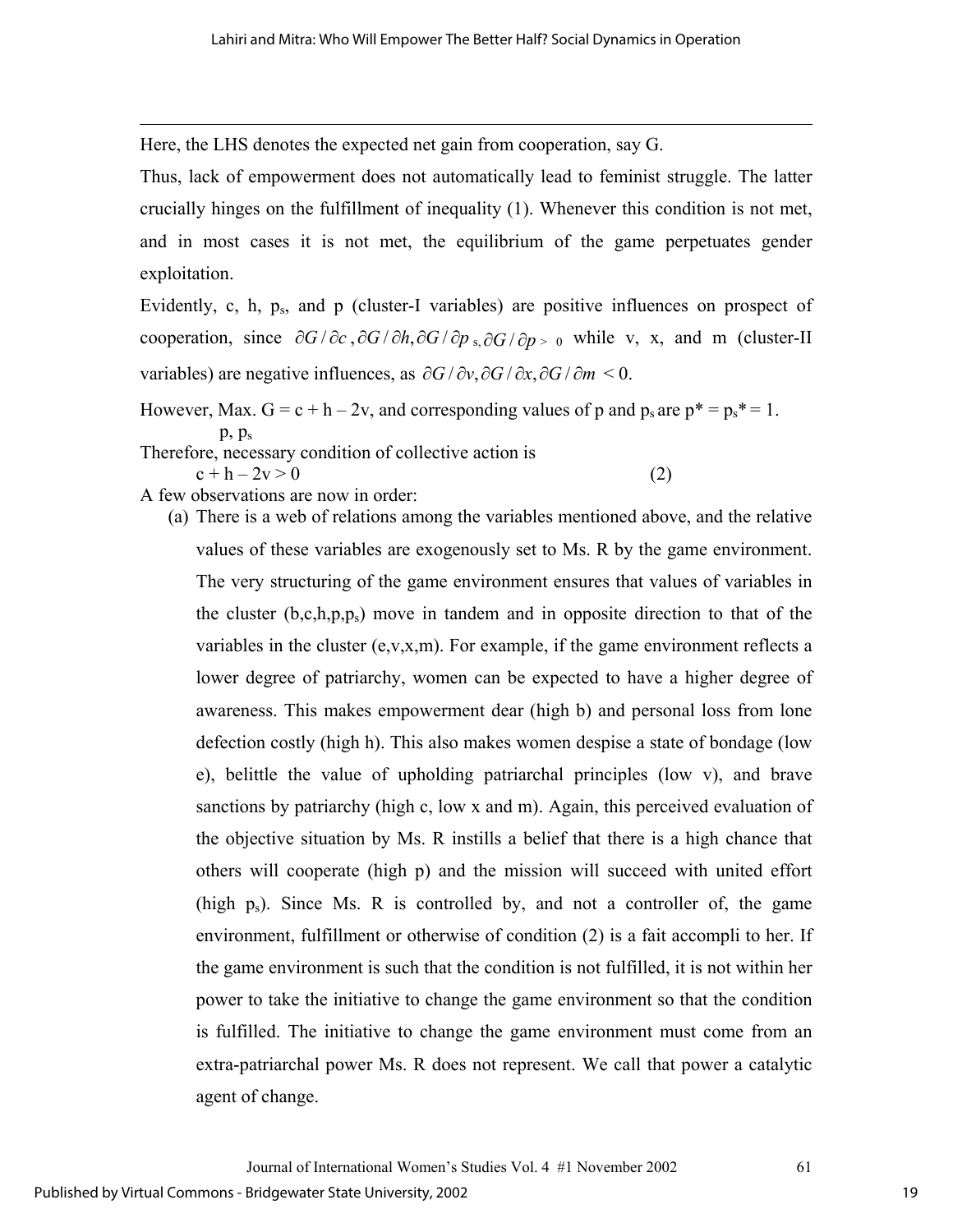- (b) Neither the term 'b' nor the term 'e' appears in condition (1) or (2). This implies that neither the perceived benefit from empowerment nor the perception of current bondage determines the decision in favor or against joining a project of empowerment. The reason is that both the terms get cancelled out in the calculation of expected net benefit from cooperation. This occurs because Ms. R perceives that if others cooperate and the mission is accomplished, then no one can be excluded from its benefits, empowerment being a public good. Similarly, if empowerment does not materialize, everybody has to share the predicament of the relative lack of empowerment. Moreover, she is also given to the perception that success or failure of others' cooperative move does not depend on her cooperation, because she is insignificant in the milieu. These two perceptions together render both 'b' and 'e' inconsequential so far as the decision making of Ms. R is concerned.
- (c) The necessary condition (2) implies that  $(c+h-2v)$  should be larger than zero. It should be recalled that this condition was arrived at by assuming  $p = p_s = 1$ , which implies that we are considering only the case when Ms. R thinks that others will cooperate and that their mission will definitely be successful. Under such condition, the net gain from cooperation turns out to be  $(c+h-2v)$ . Negative value for this term means that there is a positive net gain from defecting when others are cooperating. Therefore, (C,C) cannot be an equilibrium. Thus, even if the pay-off from  $(C, C)$ , i.e.,  $(b+c-v)$  in his case, is greater than the pay-off from  $(D,D)$ , i.e., $(e+v)$ , the latter becomes an equilibrium, and the outcome  $(C, C)$  does not materialize. This is a classic case of prisoners' dilemma, and the collective irrationality stems from the existence of an incentive to defect, captured by a negative value of (c+h-2v). However, if  $(b+c-v) < (e+v)$ , there is no perceived gain from empowerment, and the question of 'dilemma' does not arise.
- (d) One extreme case where there is absolutely no dilemma can be characterized by:  $(b+v-h) > (b+c-v)$ , i.e.,  $(c+h-2v) < 0$ ; and  $(e+v) > (e+c-v-x-m)$ . This is a situation where strategy D dominates strategy C, irrespective of values of 'p' and ' $p_s$ '. This is the 'siege of patriarchy'. Here values of variables in the cluster  $(v, x, m)$

 $\overline{a}$ 

20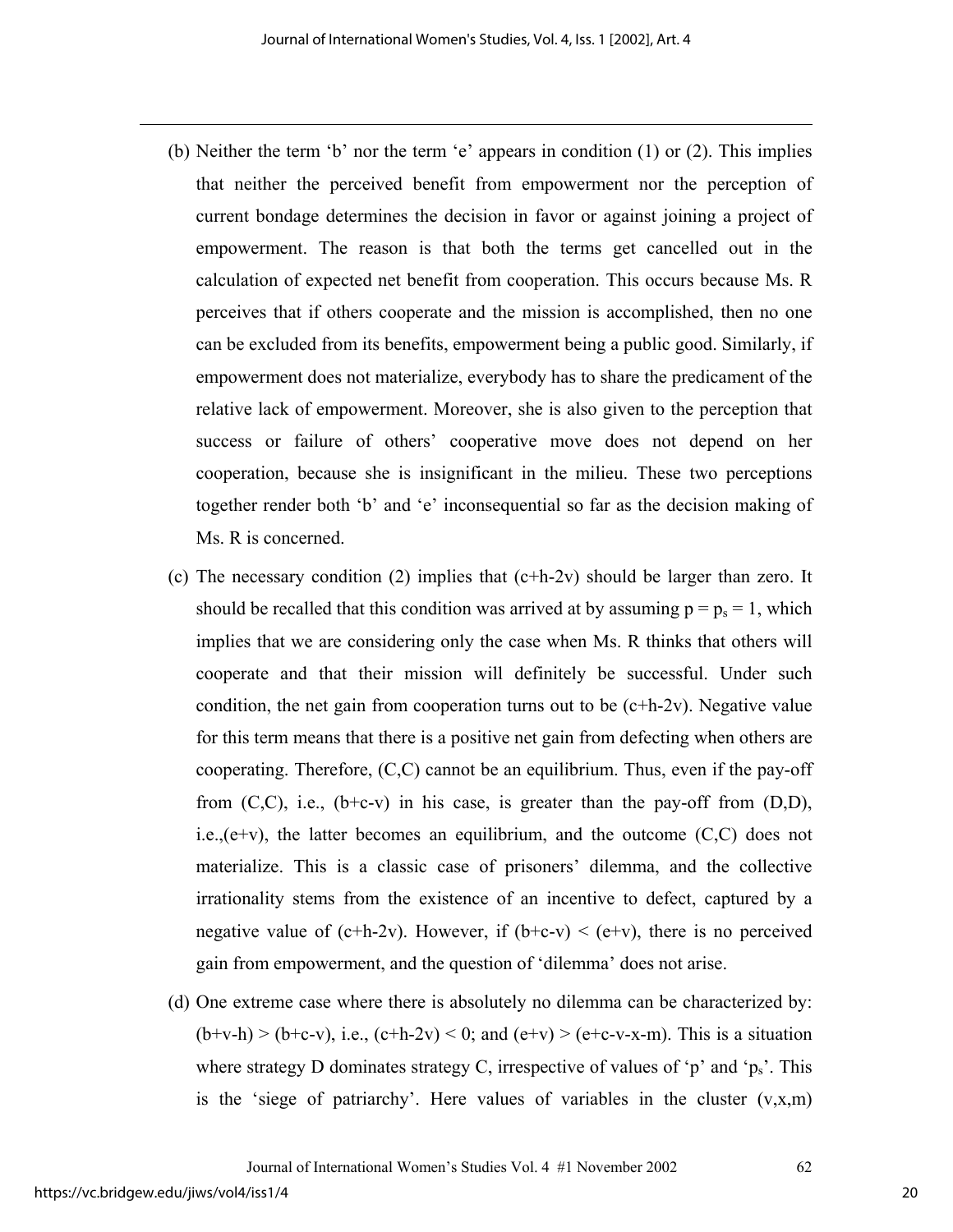dominates the values in the cluster of variables (c,h). This is the expected result when  $e \gg b$ .

(e) Since the necessary condition for collective action pertains to the most conducive case when both 'p' and 'p<sub>s</sub>' are unity, fulfillment of this condition does not ensure cooperative outcome, as is expected of any necessary condition which is not sufficient. Even if the necessary condition is fulfilled, i.e., $(c+h-2v) > 0$ , and Ms. R not only values empowerment, i.e.,  $(b+c-v) > (e+v)$ , but her pay-off from  $(C,C)$ , i.e.,  $p_s(b+c-v) + (1-p_s)(e+c-v-x)$  is also higher than her pay-off from (D,D), i.e., (e+v), she may chose to defect if 'p' is too low, and a case of prisoners' dilemma arises even when the necessary condition of collective action is satisfied. Another case may arise when  $(c+h-2v) > 0$  and  $(b+c-v) > (e+v)$ , but  $p_s(b+c-v) + (1-e-v)$  $p_s$ )(e+c-v-x) < (e+v), and G <0. This is also a case when collective action does not materialize even when Ms. R values empowerment, but this is not a case of prisoners' dilemma as pay-off from  $(C, C)$  is lower than the pay-off from  $(D, D)$ because of a very low value attached to ' $p_s$ '.

## REFERENCES :

 $\overline{a}$ 

- 1. Agnihotri, Satish Balram. (2000), *Sex Ratio Patterns in the Indian Population; A fresh Exploration*, Sage Publications, New Delhi
- 2. Altaf, Mir A. (1983), *The Strategic Implications of Varying Environments, Aspects of Decision-making under Instability*, Ph.D dissertation, Stanford University, processed, cited in The World Bank. (2000), World Development Report 1999/2000: Entering the  $21<sup>st</sup>$  Century, Oxford University Press, New York
- 3. Basu, Kaushik. (2000), *Prelude to Political Economy*, Oxford University Press, New York
- 4. Beauvoir, Simone De. (1989), *The Second Sex*, Vintage Books, New York
- 5. Bose, Ashis. (2001), "Fighting Female Foeticide: Growing Greed and Shrinking Child Sex Ratio", *Economic and Political Weekly*, Vol.XXXVI, No.36, September 8-14, pp. 3427-29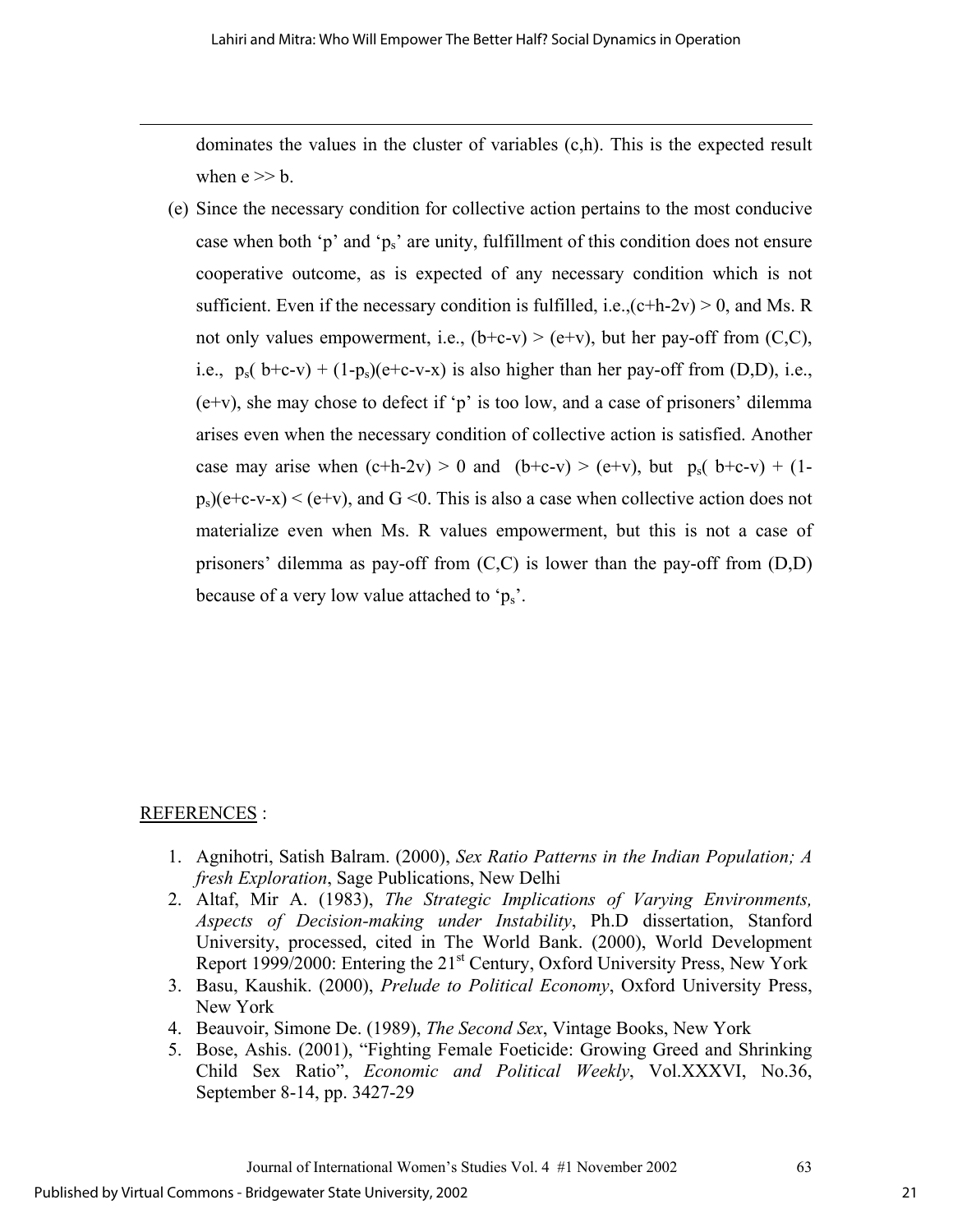- 6. Bowels, Samuel. (1998), "Endogenous Preferences: The Cultural Consequences of Markets and other Economic Institutions", *Journal of Economic Literature*, Vol.XXXVI, March 1998, pp. 75-111
- 7. Chandra, Bipan. (1988), *Indian National Movement: The Long-Term Dynamics*, Vikas Publishing House Pvt. Ltd., New Delhi
- 8. Dogra, Bharat. (1998), "Pather: A Symbol of Anti-Liquor Movement", *Economic and Political Weekly*, Vol.XXXIII, No. 50, December 12-18, pp. 3185
- 9. Dreze, Jean., and Sen, Amartya. (1993), *Hunger and Public Action*, First Indian Edition, Oxford University Press, New Delhi, India
- 10. Dreze, Jean., and Sen, Amartya. (1996), *India: Economic Development and Social Opportunity*, Oxford University Press, New Delhi, India
- 11. Haddad, L. and Kanbur, R. (1990), "How serious is the neglect of intra-household inequality?", *Economic Journal*, No.100, pp. 866-881
- 12. Husain, Zakir. (2001), *Attitudes and Institutions: Sustaining the Commons*, unpublished Ph.D dissertation, Calcutta University
- 13. Lerner, G. (1986), *The Creation of Patriarchy*, Oxford University Press, New York, cited in Naiman, Joanne. (1996), "Left Feminism and the Return to Class", *Monthly Review*, Vol.48, No.2, June, pp.12-28
- 14. Manchanda, Rita. (2001), "Redefining and Feminising Security: Making a Difference in Security Policies", *Economic and Political Weekly*, Vol.XXXVI, No.43, October 27, Available: http://www.epw.org.in (Accessed: 2002, January12).
- 15. Menon, Ritu. (2001), "Band of Brothers", *The Times of India*, Kolkata, Vol.II, No. 341, November 8, 2001, p.10
- 16. Moser, Caroline O.N. (1989), "Gender Planning in the Third World: Meeting Practical and Strategic Needs", *World Development*, Vol.17, No.11, pp. 1799- 1825
- 17. Natarajan, Kanchana. (2001), "Gendering of Early Indian Philosophy: A Study of Samkhyakarika", *Economic and Political Weekly*, April28, Available: http://www.epw.org.in (Accessed: 2002, January12).
- 18. Posner, R.A.(1997), "Social Norms and the Law: An Economic Approach", *American Economic Review*, No. 87, pp.365-9
- 19. Pulavarti, Lalita. (1998), Sumangali Seva Ashram:Contribution of a Local NGO in Urban Bangalore, in: Dantawala, M.L.Sethi, Harsh., and Visaria, Pravin.(eds) *Social change through voluntary action*, Sage Publications, New Delhi
- 20. Rajan, Anuradha. (2001), "Domestic Violence when Women become Breadwinners", *The Times of India*, Kolkata, Vol.II, No. 207, June 6, 2001, p. 10
- 21. Ramachandran, V.K., (1996), On Kerala's Development Achievements, in: Dreze, Jean. and Sen, Amartya. (eds) *Indian Development: Selected Regional Perspectives*, OUP, New Delhi
- 22. Sanday, P. Reeves. (1981), *Female Power and Male Dominance: On the Origins of Sexual Inequality*, Cambridge University Press, Cambridge, England, cited in Naiman, Joanne. (1996), "Left Feminism and the Return to Class", *Monthly Review*, Vol.48, No.2, June, pp.12-28

 $\overline{a}$